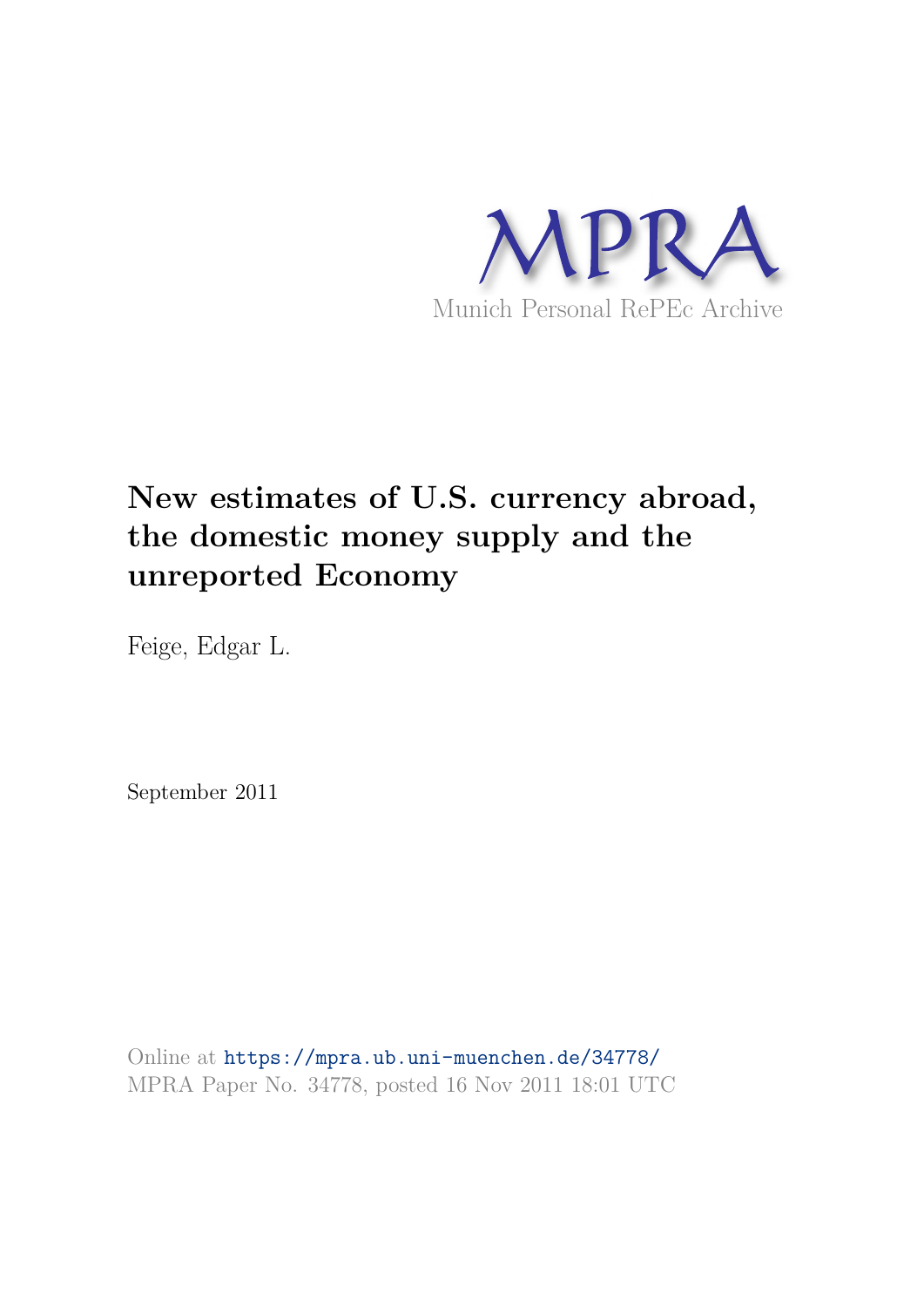# **New Estimates of U.S. Currency Abroad, the Domestic Money Supply and the Unreported Economy**

# **Edgar L. Feige \***

#### **Abstract**

 $\overline{a}$ 

Despite financial innovations that have created important new substitutes for cash usage, per capita holdings of U.S. currency amount to \$2950. Yet American households and businesses admit to holding only 15 percent of the currency stock, leaving the whereabouts of 85 percent unknown. Some fraction of this unaccounted for currency is held abroad (the dollarization hypothesis) and some is held domestically undeclared, as a store of value and a medium of exchange for transactions involving the production and distribution of illegal goods and services, and for transactions earning income that is not reported to the IRS (the unreported economy hypothesis).

 We find that the percentage of U.S. currency currently held overseas is between 30-37 percent rather than the widely cited figure of 65 percent. This finding is based on the official Federal Reserve/Bureau of Economic Analysis data which is a proxy measure of the New York Federal Reserve"s (NYB) "confidential" data on wholesale currency shipments abroad. We recommend that the NYB data be aggregated so as to circumvent confidentiality concerns, and be made readily available to all researchers in order to shed greater light on the questions of how much U.S. currency is abroad and on the particular location of overseas U.S. dollars.

The newly revised official estimates of overseas currency holdings are employed to determine the Federal Reserve's seigniorage earnings from 1964-2010, which have provided a \$287 billion windfall for U.S. taxpayers. Overseas currency stock data are also used to derive estimates of the *domestically* held stock of currency as well as narrow and broad measures of *domestic* monetary aggregates. These *domestic* monetary aggregates are believed to be better predictors of future economic activity than traditional monetary aggregates and are tested to determine their ability to predict fluctuations in real output and prices.

 Domestic cash holdings are finally used to estimate the size of the U.S. unreported economy as measured by the amount of income that is not properly reported to the IRS. By 2010, we estimate that legal and illegal source unreported income" is \$1.9 - \$2.4 trillion, implying a "tax gap" in the range of \$400- \$550 billion. Currently, we estimate that 18-23 percent of total reportable income is not properly reported to the IRS.

## **Forthcoming:** *Crime, Law and Social Change***, April, 2012**

Keywords: Overseas currency, currency abroad, underground economy; unreported economy; tax gap; tax evasion; cash payments; monetary aggregates. JEL Classifications: E26; H26; O17; E41; E52

<sup>\*</sup> Professor Emeritus, University of Wisconsin-Madison. Contact: elfeige@wisc.edu.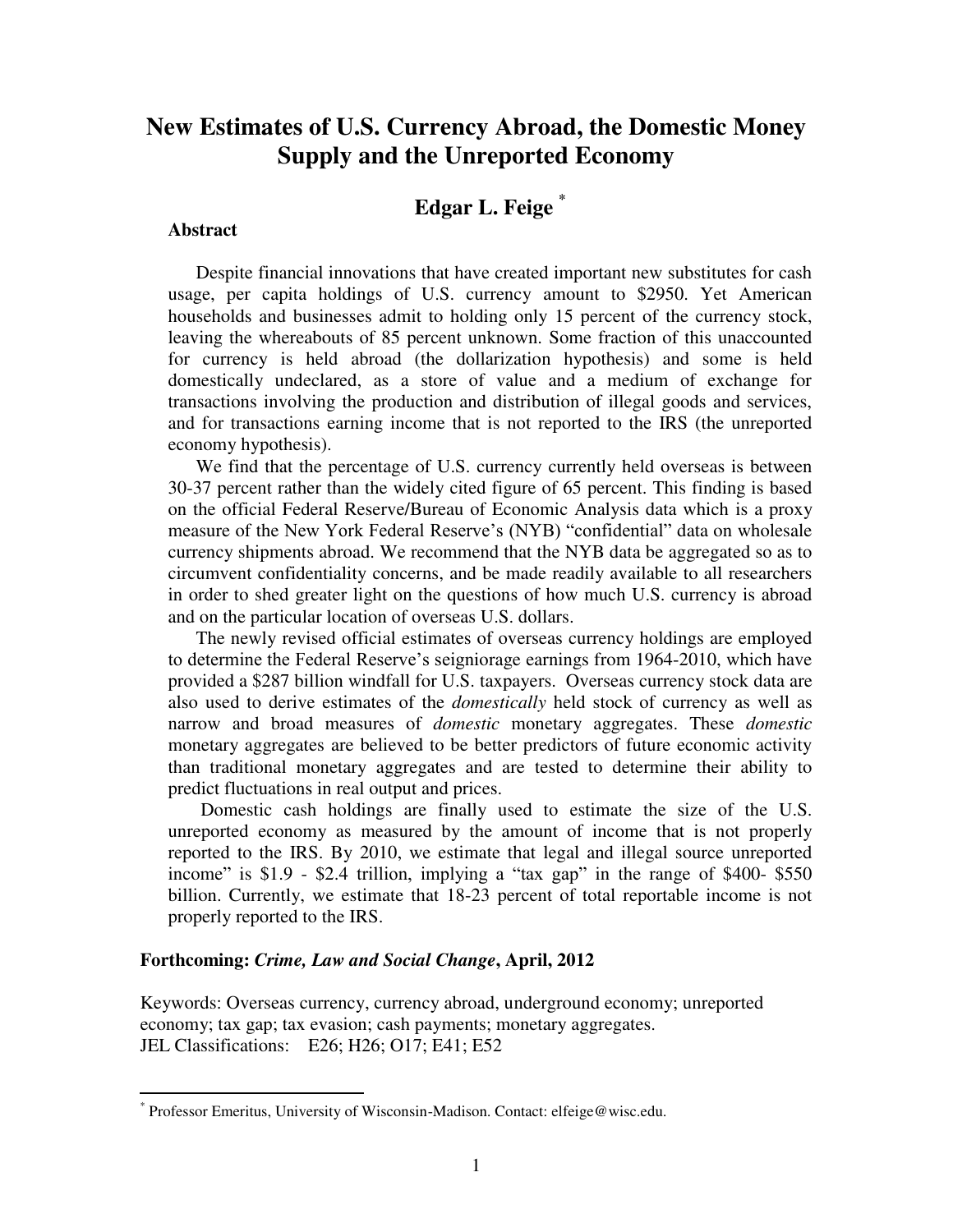## **New Estimates of U.S. Currency Abroad, the Domestic Money Supply and the Unreported Economy**

**Edgar L. Feige<sup>1</sup>**

#### **Introduction: The Currency Enigma Revisited**

 $\overline{a}$ 

 One of the most reliable economic statistics is the amount of U.S. currency in circulation held outside of depository intuitions by the public. By the end of 2010, U.S. currency in circulation with the public<sup>2</sup> had risen to \$920 billion dollars, amounting to \$2950 for every man, woman and child in the country. Over the past decades we have witnessed a host of cash-saving financial innovations, leading to widespread predictions of the advent of a "cashless society". But contrary to these expectations, the demand for U.S. dollars continues to rise and we remain awash in cash. Over the last twenty years, real *per capita* currency holdings increased by 79 percent and currency as a fraction of the M1 money supply rose from 30 percent to 49 percent.

 To put these figures in perspective, they imply that the average American"s bulging wallet holds 91 pieces of U.S. paper currency, consisting of: 31 one dollar bills; 7 fives; 5 tens; 21 twenties; 4 fifties and 23 one hundred dollar bills. Few of us will recognize ourselves as "average" citizens. Clearly, these amounts of currency are not normally necessary for those of us simply wishing to make payments when neither credit/debit cards nor checks are accepted or convenient to use.

 Federal Reserve surveys (Avery et al. 1986, 1987) of household currency usage found that U.S. residents admitted to holding less than 10 percent of the nation"s currency supply. Businesses (Anderson, 1977; Sumner, 1990) admitted to holding 5 percent. It seems that the whereabouts of roughly 85 percent of the nation"s currency supply is unknown. This anomalous finding suggests that the "currency enigma" (Feige 1989, 1994) and the problem of "missing currency" (Sprenkel, 1993) is still very much with us.

<sup>&</sup>lt;sup>1</sup> Professor Emeritus, Department of Economics, University of Wisconsin-Madison. elfeige@wisc.edu. Thanks to Dan Feenberg, Ruth Judson, Richard Anderson and Mark Ledbetter for generously providing data employed in the study.

 $2^2$  The currency data used throughout the paper refers to the currency component of the M1 money supply defined as currency outside U.S. Treasury, Federal Reserve Banks and the vaults of depository institutions. (Not seasonally adjusted). [\(http://www.federalreserve.gov/releases/h6/hist/h6hist4.pdf](http://www.federalreserve.gov/releases/h6/hist/h6hist4.pdf)) . The "currency outside banks" series from the Flow Of Funds Accounts of the United States Z.1 (Table L 204, line 6) (not seasonally adjusted) is typically somewhat larger than the currency component series.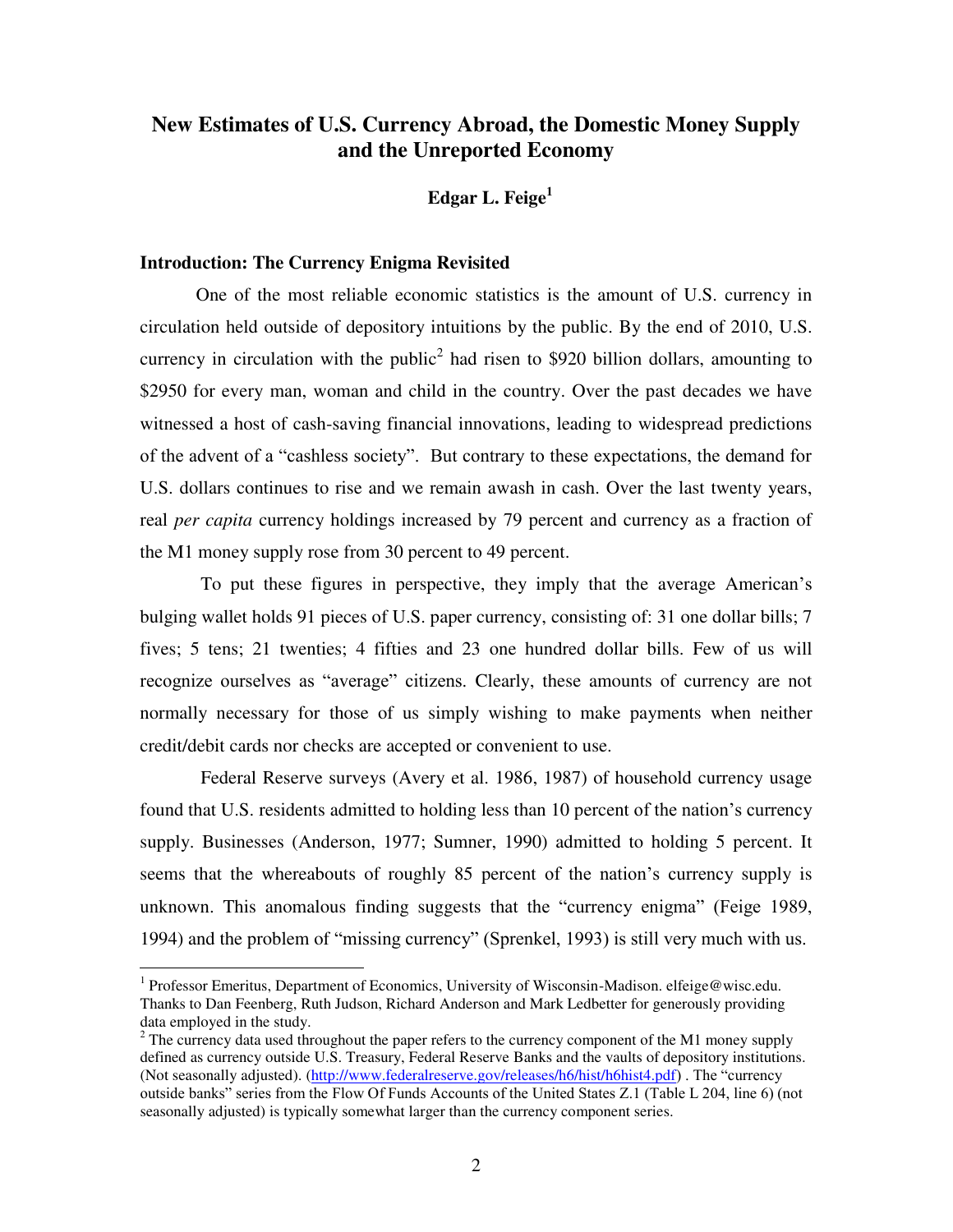The currency enigma has both a stock and a flow dimension. First we must determine who holds the outstanding stock of U.S. cash. Specifically, how much of this currency is abroad, (the dollarization hypothesis) and how much is held domestically (the underground economy hypothesis) by citizens reluctant to admit to their true cash holdings? The flow issue concerns the amount of cash payments sustained by that missing currency. If half of the missing currency is hoarded and the other half is used as a medium of exchange, turning over at an average velocity of between 30 and 50 transactions per year, (Feige, 1989a) the missing circulating currency stock would give rise to a flow of "missing payments" of an order of magnitude comparable to the entire GNP of the United States.

The location of America's currency stock and the frequency of its use (currency turnover or velocity) have important implications for a variety of economic issues. If a large fraction of U.S. currency is held abroad, U.S. citizens derive considerable benefit from seigniorage, since the U.S. government effectively obtains an interest free loan from foreign citizens holding U.S. dollars. U.S. dollars have historically been perceived to have many desirable properties that made them attractive to both domestic and foreign holders. As a relatively stable currency the dollar functioned as a safe and portable store of value, reducing user"s risks of bank failures, devaluations and inflation. As an anonymous and widely accepted means of payment that left no paper trail, U.S. cash was a preferred medium of exchange for "underground" transactions. More recently, the growing popularity of the Euro and the rapid development of transition economies may have weakened overseas demand for U.S. dollars as a second currency, thereby reducing our overseas seigniorage earnings.

From the perspective of conducting domestic monetary policy, the relevant monetary aggregates to consider are the *domestic* money supply and the *domestic* monetary base (Feige, 1994). In order to determine the *domestic* monetary aggregates, the Federal Reserve needs to know what fraction of U.S. currency is held abroad and the annual net outflow of U.S. currency going abroad. Similarly, foreign monetary authorities need to know the extent to which their nations are "*de facto* dollarized" (Feige, 2003), and the magnitude of net inflows of foreign currencies into their economies. *De facto*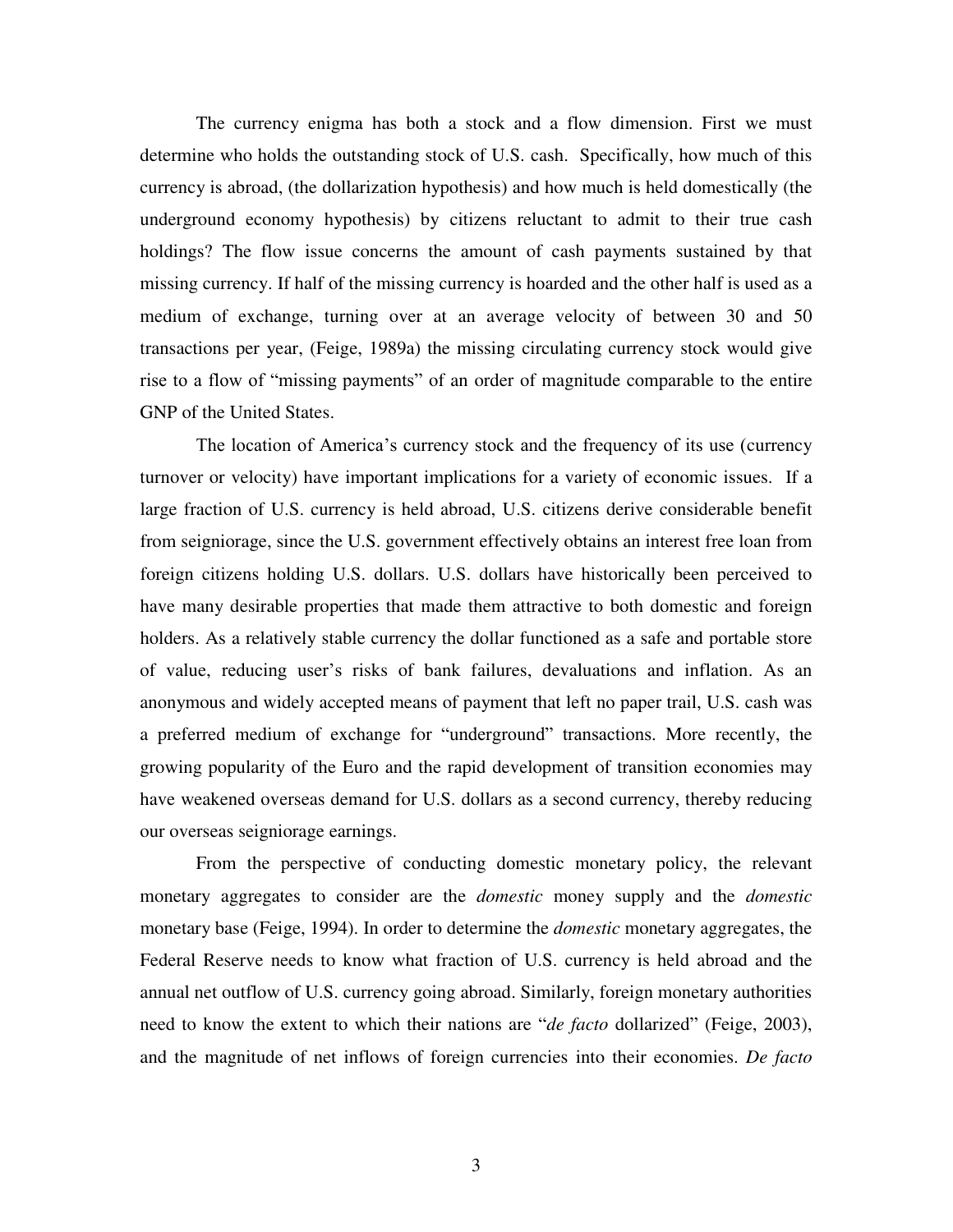dollarization reduces the effectiveness of exchange rate stabilization policies and reduces seigniorage revenues.

The whereabouts of America's cash also has fiscal consequences. U.S. currency is a preferred medium of exchange for facilitating clandestine transactions, and for storing illicit and untaxed wealth. Knowledge of its location and usage is required to estimate the origins and volume of illicit transactions. These include the illegal trade in drugs, arms and sex as well as the amount of "unreported" income, that is, income not properly reported to the fiscal authorities due to noncompliance with the tax code. The fiscal revenue lost to the government creates a "tax gap" that measures the extent to which taxpayers do not file their tax returns and pay the correct tax in a timely manner. Tax evasion gains increasing importance at a time of severe fiscal deficits that could be reduced by improved tax compliance.

 In short, our understanding of a number of key monetary and fiscal issues depends upon the answer to a single empirical question, namely, what fraction of the U.S. currency supply is held abroad? It is to this question and its implications that we now turn. Section 1 examines the evolution of the U.S. currency stock and changes in its denomination structure over time. Section 2 reviews the empirical controversy over the amount of U.S. currency held abroad, and presents new time series estimates of the fraction of U.S. currency held overseas. Section 3 reviews and evaluates the direct data sources bearing on the inflow and outflow of currency to and from the U.S. and reviews the methods used to obtain the official Federal Reserve"s Flow of Funds statistics and the Bureau of Economic Analysis' data on currency flows abroad. Section 4 reviews the state of our knowledge concerning the specific location of U.S. dollars overseas. Section 5 examines the implications of overseas currency holdings for seigniorage earnings and Section 6 employs improved estimates of domestic monetary aggregates to examine their predictive power in explaining fluctuations in inflation and real output. Section 7 utilizes the latest estimates of the domestic currency supply to calculate the size and growth of the "unreported" economy in the U.S. and provides fiscal estimates of the "tax gap". The final section summarizes the implications of our findings.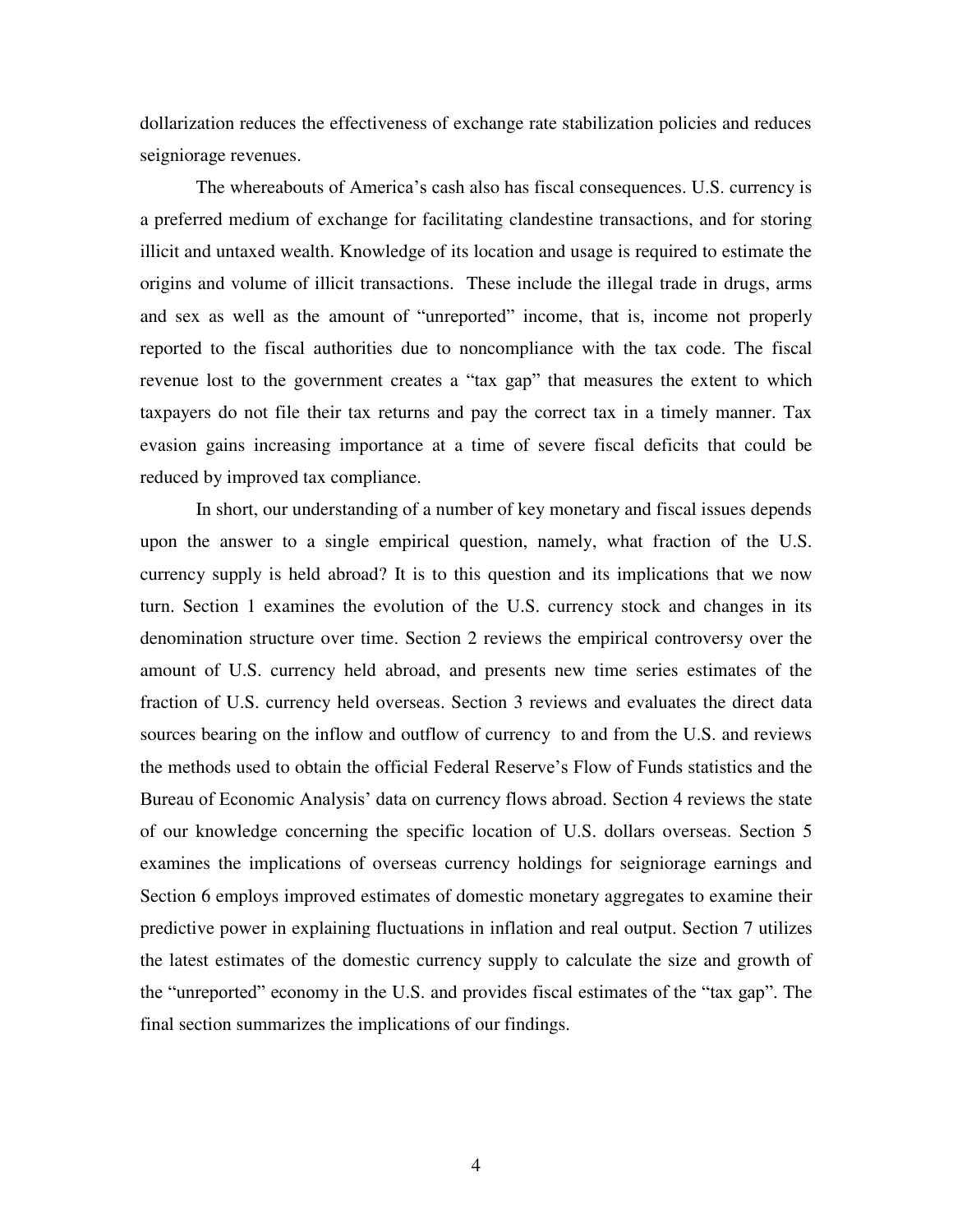#### **1) The Evolution of Cash and its Denomination Structure**

 Financial innovation creates many substitutes for cash. Credit and debit cards, electronic payments, EZ pass transponders on toll roads, and pre-paid phone cards are common examples. Yet all predictions concerning the advent of a "cashless" society have proven false as evidenced by the evolution of U.S. currency held by the public between 1964 and 2010.

 As shown in Figure 1, U.S. cash holdings of the public increased from \$35 billion in 1964 to \$920 billion by the end of 2010. Moreover, real per capita cash holdings which remained roughly stable over the first twenty year period more than doubled during the most recent twenty five years.



An examination of the evolution of the denomination structure of currency (Figure 2) reveals that fraction of the currency stock made up of the smallest denominations (\$1-5) declined from 12.4 percent in 1964 to 2.6 percent in 2010 while the (\$10-20) denominations dropped from 56.8 percent to 16.6 percent. The \$50 denomination fluctuated around a 10 percent level whereas the \$100 denomination showed the most dramatic increase, rising from 21.3 percent in 1964 to 73.3 percent in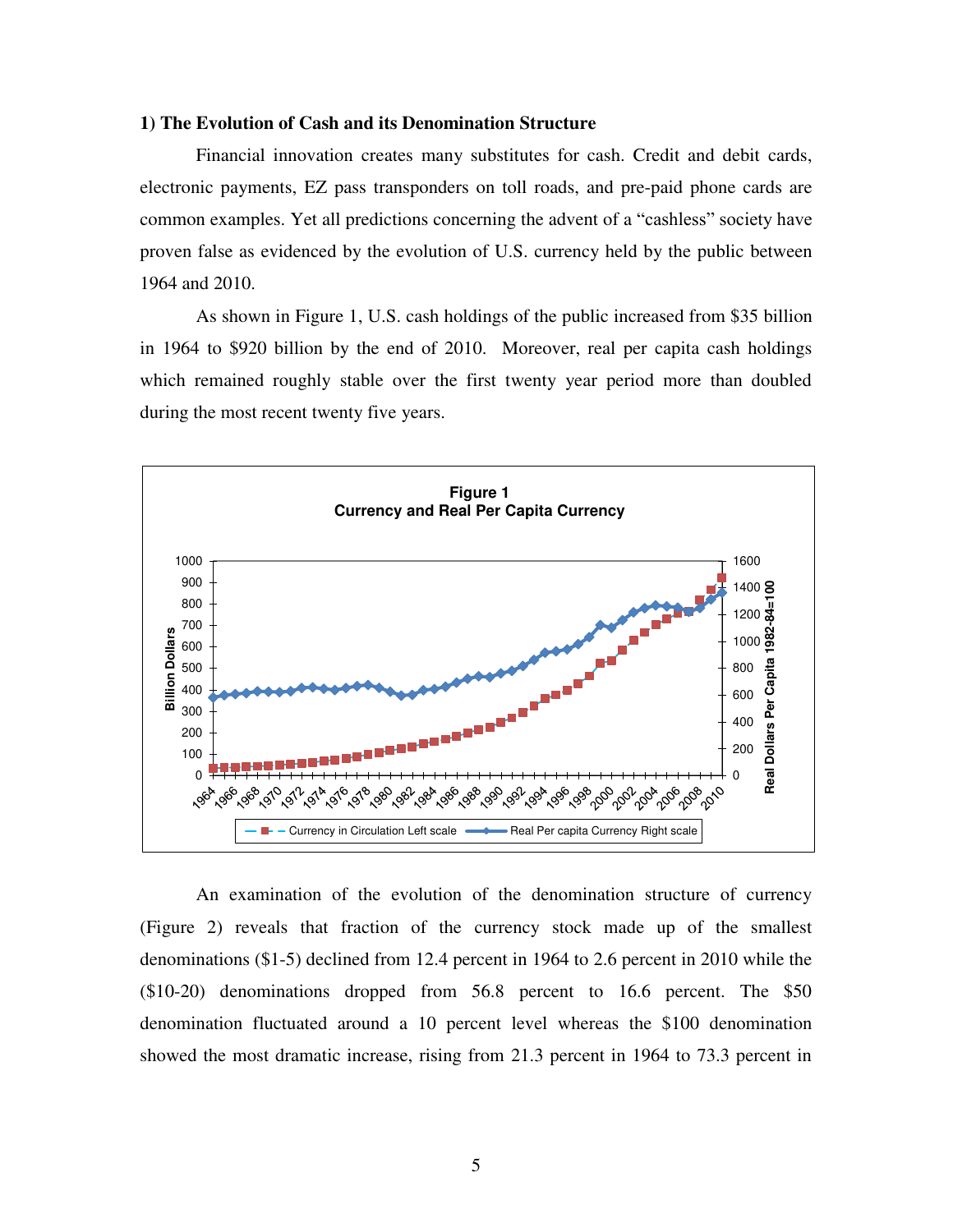2010. This radical change in the denomination structure might be expected to result from changes in the consumer price index which increased seven fold over the past 45 years.





Figure 3 depicts the real value of currency held by the public in different denominations. The real value of smaller denomination notes remained roughly constant with a slight rise in the holdings of the \$50 notes. However, the real holdings of \$100 bills increased fifteen fold during this period. The \$100 bill is often used as a store of value although its efficacy as a store of value has declined due to inflation. Nevertheless,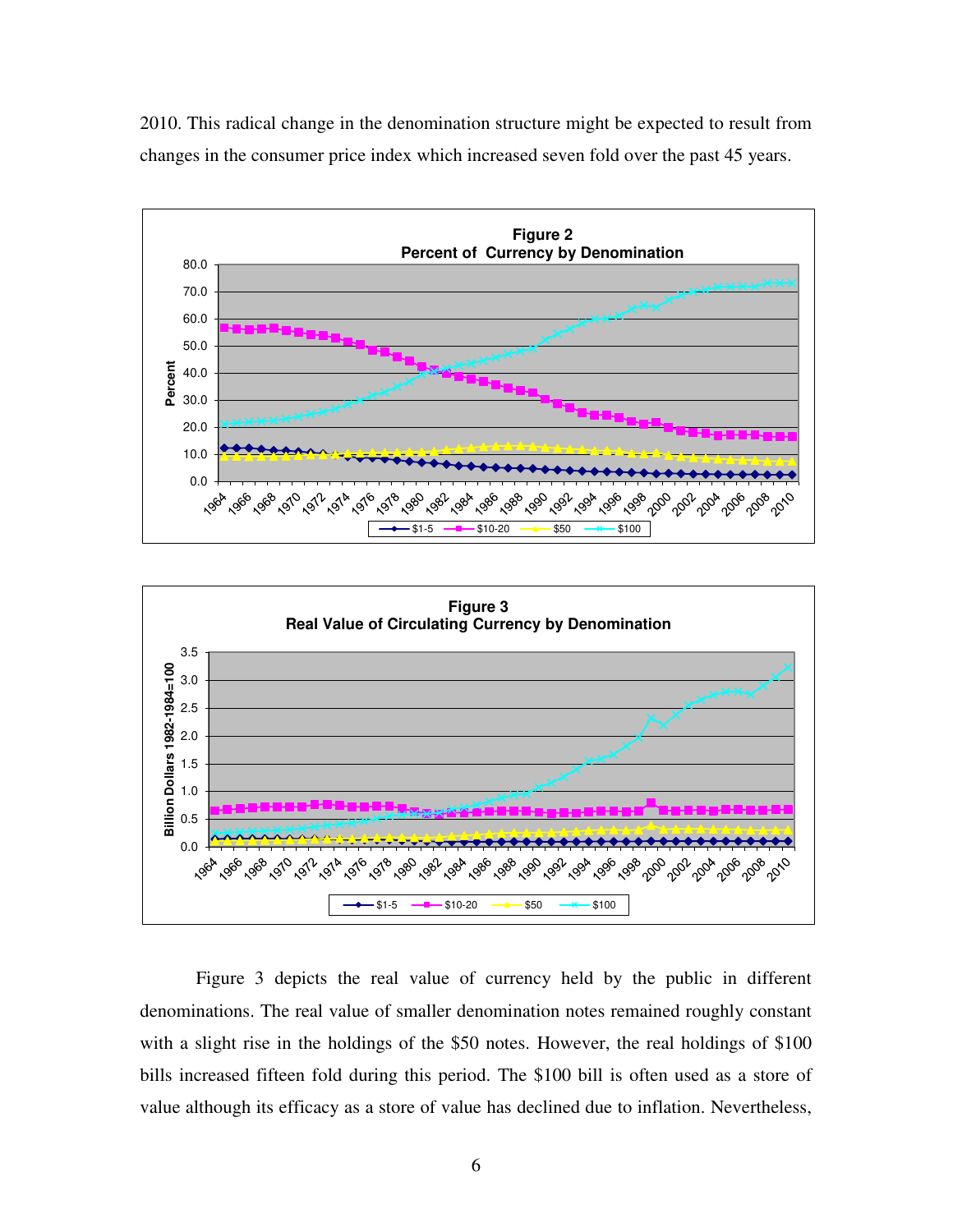the demand for \$100 bills continued to rise in both nominal and real terms. One possible explanation is the "dollarization" hypothesis, (Feige, 2003; 2004) suggesting that U.S. currency, and particularly \$100 bills are widely demanded as a second currency in foreign countries experiencing banking crises, political instability and/or hyperinflations.

 An alternative source of cash demand arises from its use as a medium of exchange and store of value in the "underground" economy. Since cash usage is anonymous, without leaving a paper trail, it is the preferred medium for purchasing illegal goods and services and for hiding income that should be, but is not reported to the tax authority. The problem then is to determine what fraction of the U.S. currency supply is held abroad and what fraction is held domestically, albeit somewhat clandestinely.

#### **2) The controversy over the location of U.S. currency.**

Research in the early nineties witnessed a number of studies attempting to estimate the fraction of U.S. currency held abroad, resulting in an empirical controversy that persists to this day. Examining direct data sources  $3$  on net outflows of U.S. currency (Feige, 1994), and indirect methods, (variants of monetary demography models) Feige (1996) concluded *"*that roughly 36 percent of U.S. currency is held abroad*"*. Since alternative methods of estimating overseas currency holdings yielded a varied results, Feige (1997) suggested that the most plausible range of estimates was between 25-45 percent. Doyle (2000) subsequently estimated that in 1995, 30 percent of U.S. currency was held abroad.

Very different results were obtained by Porter and Judson (1996), whose indirect "seasonal" method estimated the share of currency held abroad, to be 70 percent. Taking account of alternative estimation methods, Porter and Judson reported a "median flow estimate" for 1995 of 55 percent abroad, similar to the estimate produced by Anderson and Rasche (1997) of 53.2 percent. Porter and Judson"s key conclusion, which has often been cited in the literature, is "that between 55 percent and 70 percent of the U.S. currency stock is currently held outside the country".<sup>4</sup>

<sup>&</sup>lt;sup>3</sup> These included both Currency and Monetary Instrument Reports (CMIR) and the Federal Reserve Bank of New York"s (NYB) confidential wholesale currency bulk transport data.

<sup>4</sup> Page 899.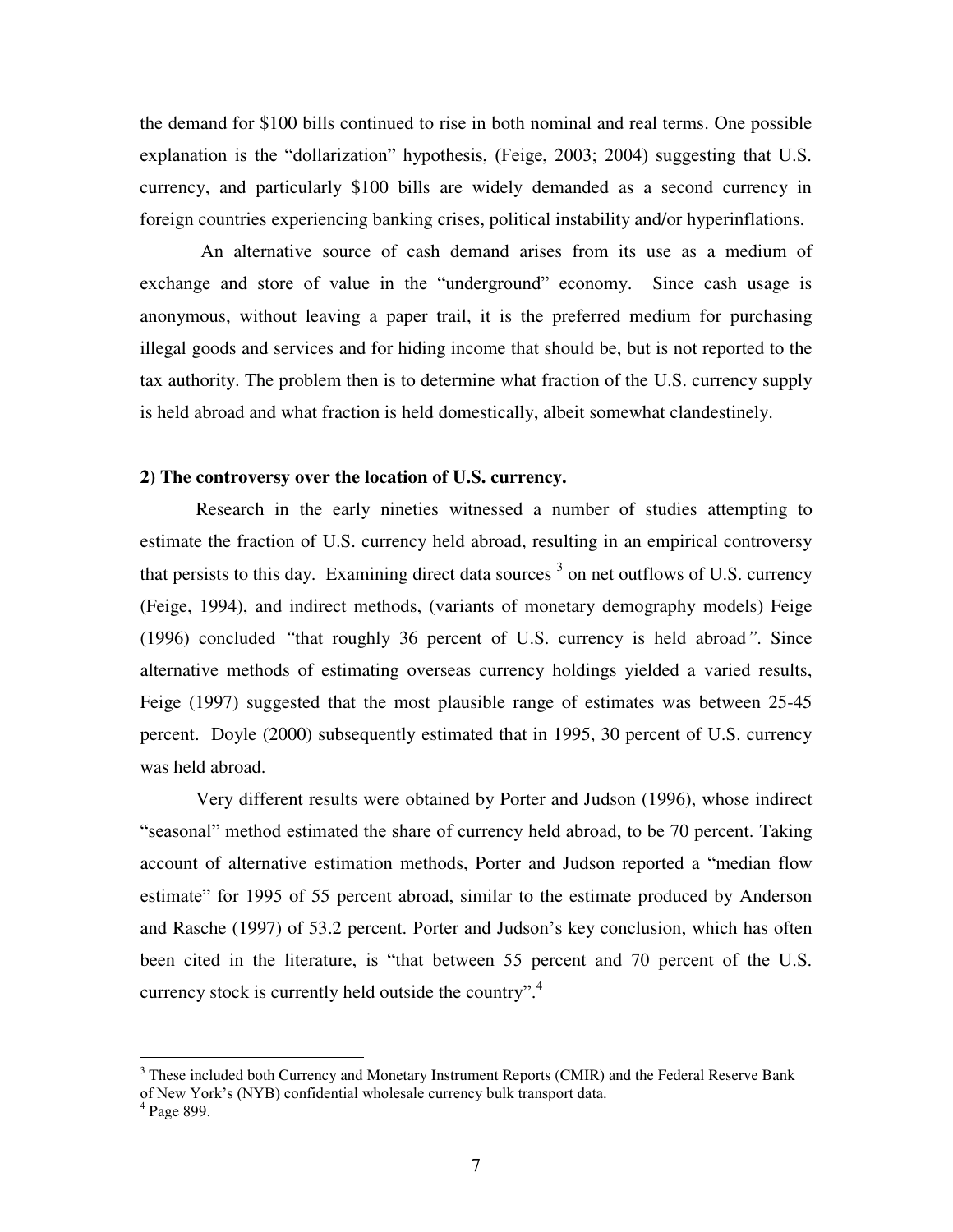Subsequently the U.S. Treasury Department  $(2006)^5$  claimed "that nearly 60 percent of all U.S. banknotes in circulation, or about \$450 billion of the \$760 billion in circulation as of December 2005, is now held abroad*"*. And most recently, Goldberg (2010) writing in a publication of the New York Federal Reserve asserts that, *"*about 65 percent of all banknotes are in circulation outside the country. Approximately \$580 billion in physical U.S. currency outstanding was circulating overseas at the end of March 2009*" <sup>6</sup>*

#### **Table 1**

| Author                             | Year | Author's<br>Estimated | Federal<br>Reserve<br>Flow of<br><b>Funds</b> | Author's<br>Estimated     | Federal<br>Reserve<br>Flow of Funds |
|------------------------------------|------|-----------------------|-----------------------------------------------|---------------------------|-------------------------------------|
|                                    |      | Percent<br>abroad     | Percent<br>abroad                             | Amount<br>Abroad (Bil.\$) | Amount<br>Abroad (Bil.\$)           |
| Feige (1994)                       | 1992 | 43                    | 30                                            | 127                       | 88                                  |
| Feige (1996)                       | 1994 | 36                    | 35                                            | 129                       | 125                                 |
| Feige(1997)                        | 1996 | $25 - 45$             | 37                                            | 100-179                   | 148                                 |
| Porter/Judson (1996)               | 1995 | 55-70                 | 36                                            | 207-263                   | 134                                 |
| Anderson/Rasche (1997)             | 1995 | 53.2                  | 36                                            | 200                       | 134                                 |
| Doyle (2000)                       | 1996 | 30                    | 37                                            | 119                       | 148                                 |
| U.S. Treasury<br>Department (2006) | 2005 | 60                    | 39                                            | 450                       | 280                                 |
| Goldberg (2010)                    | 2009 | 65                    | 36                                            | 580                       | 314                                 |

#### **The Overseas Currency Controversy**

Table 1 summarizes the cited range of estimates of the percent and amount of U.S. currency held overseas for particular years and compares these to the most recent official Federal Reserve Flow of Funds (FOF) data pertaining to overseas currency holdings.<sup>7</sup> The table clearly reveals that whereas the literature has produced a disturbingly wide range of estimates (30-70 percent) of currency held abroad, the FOF statistics suggests that over the past two decades, the percentage of U.S. currency held overseas has remained in a relatively narrow range between 30-39 percent. Of particular

<sup>&</sup>lt;sup>5</sup> Page iv. These conclusions appear to based on the earlier work of Porter and Judson.

<sup>&</sup>lt;sup>6</sup> Page 2. The source for these assertions appear to be the U.S. Treasury Department (2006)

<sup>&</sup>lt;sup>7</sup> Federal Reserve Statistical Release Z.1 Flow of Funds Accounts of the United States March 10, 2011.

Table L.204, (p.86). Line 23 records the stock of U.S. currency held abroad and line 6 records U.S. currency outside of banks. The ratio of line 23 to line 6 yields the faction of U.S. currency held abroad.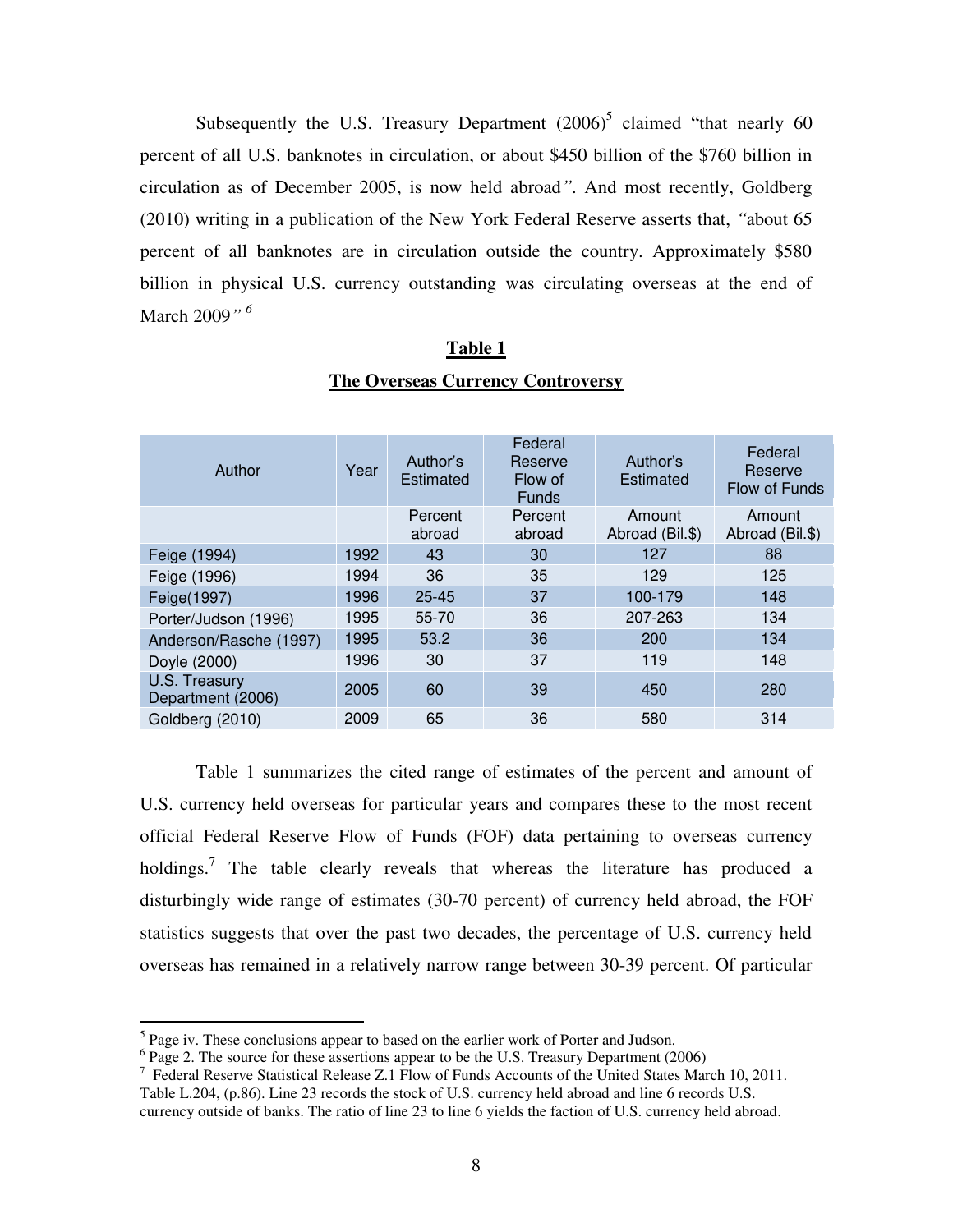concern is the huge \$264 billion discrepancy between Goldberg"s (2010) estimate of currency abroad and the Board of Governors FOF estimate.

In light of these unsettlingly divergent estimates, we review the main data sources employed to determine the amount of U.S. currency held abroad. Our aim is to review earlier research results; explain the recent dramatic revisions adopted by both the Bureau of Economic Analysis<sup>8</sup> and the Federal Reserve<sup>9</sup> in their officially published estimates of currency held abroad; and to suggest how the long standing controversy over the true fraction of U.S. currency held abroad might be more readily resolved.

#### **3) Direct data sources of currency inflows and outflows**

The most direct method for estimating the faction of currency held abroad relies upon data systems designed to track currency outflows and inflows to and from abroad. Two such information systems are the U.S. Customs Service Currency and Monetary Instrument Reports  $(CMIR)^{10}$  and the New York Federal Reserve Bank's (NYB) records of international wholesale currency shipments abroad.<sup>11</sup>

#### **a) New York Federal Reserve Bank Wholesale Shipments Reports**

 At present, there is no information system that collects comprehensive data on the total amounts of currency flowing into and out of the U.S. Large overseas shipments of U.S. currency are typically handled by a number of commercial banks acting as banknote brokers specializing in wholesale bulk currency transport to and from the U.S. Interviews with Federal Reserve officials suggest that the main source of currency provided to these bulk shippers comes from the New York Federal Reserve, with smaller portions originating in the San Francisco and Atlanta Federal Reserve districts.

 Since 1988, bulk currency transporters informally reported their overseas shipments and receipts to the New York Reserve Bank Cash Office which maintains an internal confidential data base (NYB) on these currency inflows and outflows. The data are incomplete insofar as they do not reflect currency mailed or hand carried by travelers

<sup>&</sup>lt;sup>8</sup> BEA News release. June 17, 2008.

 $9$  The new figures appear in the 2008 Flow of Funds Z1 Tables F-204 and L-204, however no mention is made of the change in method employed to estimate the revised series of currency flows abroad.

<sup>&</sup>lt;sup>10</sup> Currently known as the Report of International Transportation of Currency or Monetary Instruments (FinCEN Form 105).

 $11$  Both of these data systems are described, compared and evaluated in Feige (1996, 1997).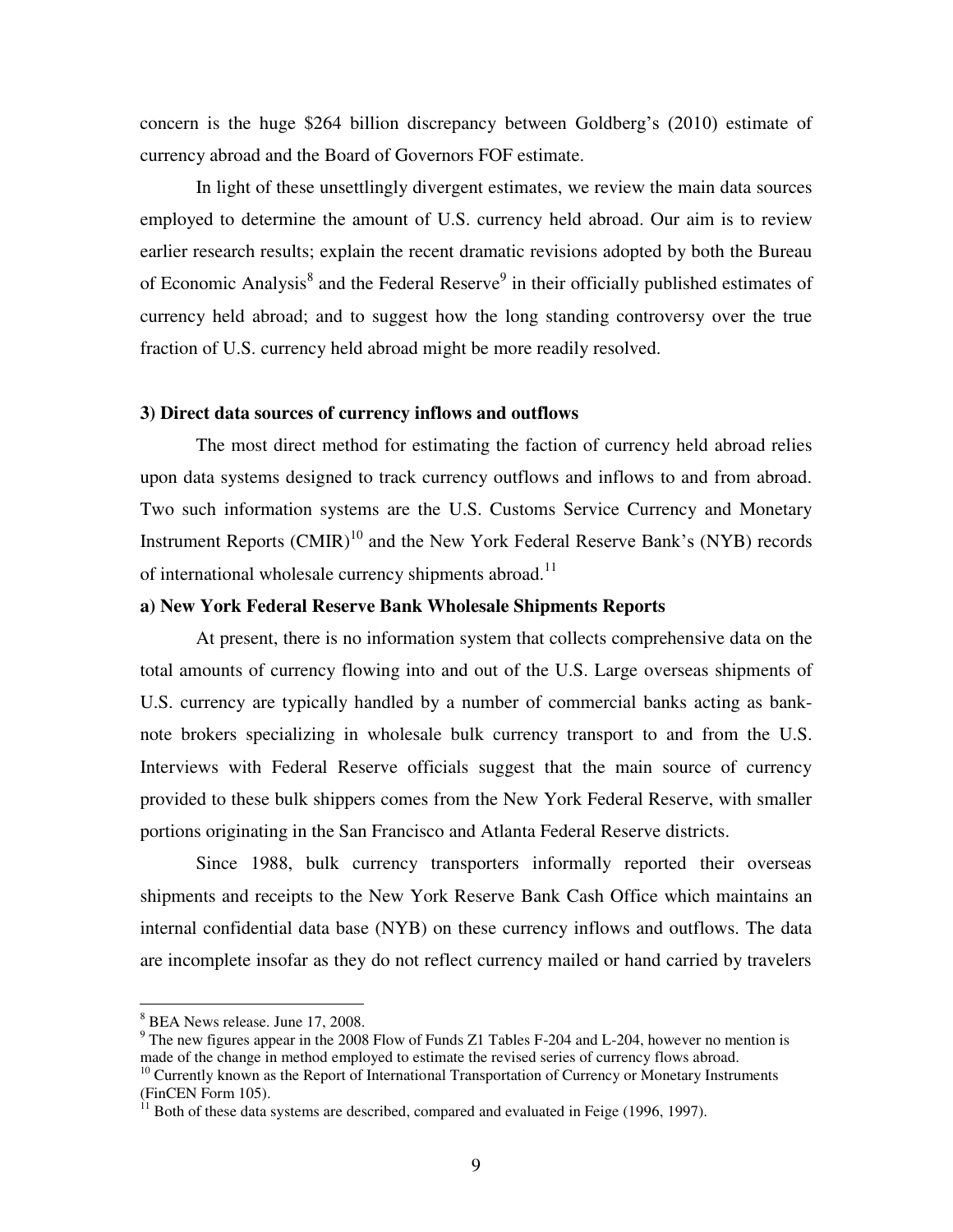or guest workers. They may also exclude some currency shipments into or out of the country by non reporting shipping entities. Nevertheless, these data currently represent an informative (if at times imperfect) record<sup>12</sup> of currency inflows and outflows, and are invaluable for determining the geographic destination of cash shipments and the origins of cash receipts from overseas locations. Unfortunately, researchers have been denied access to the data for the last decade despite the fact that aggregation techniques (Feige and Watts, 1972) are readily available to overcome confidentiality concerns. Most recently, economists at the Federal Reserve Bank of New York (Hellerstein and Ryan, 2011, displayed graphs of aggregate monthly currency payments and receipts based on these NYB data for the period 1990-2007 but the underlying data were withheld on claims of confidentiality.

#### **b) The FR-160 Proxy**

 In an effort to avoid the confidentiality restrictions that have prevented direct publication of the NYB data for the past two decades, Feige (1994) initially proposed using a proxy for these confidential data based on the Federal Reserve's FR-160 cash accounting system.<sup>13</sup> The FR-160 reports contain monthly data on denomination specific flows of currency paid into circulation (PIC) and received from circulation (RFC) for each of the 37 Federal Reserve cash offices. Net injections (PIC-RFC) of \$100 denomination bills by the New York Federal Reserve cash office (NYNET) were found to be so highly correlated with the internal confidential New York Fed"s series on aggregate bulk shipments that they were initially accepted as a serviceable proxy for the NYB series of net currency shipments abroad.<sup>14</sup> Subsequent investigation led Feige (1996) to warn that the NYNET proxy overstated true net outflows. <sup>15</sup>Recognizing that shipments and receipts of currency to and from Asian markets often originated at the Los Angeles cash office of the Federal Reserve, the Board of Governors of the Federal

 $12$  In 2003, the Federal Reserve terminated its Extended Custodial Inventory (ECI) agreement with UBS and in 2004 followed with a \$100 million civil penalty after discovering that UBS had falsified its reports of overseas shipments to the Federal Reserve over an eight year period. (Pasley, 2005)

<sup>&</sup>lt;sup>13</sup> The historical background and evolution of the FR-160 reporting system is contained in the Board of Governors technical memorandum #91 entitled " Processing Procedures for the Cash Series", November, 1988.

 $14$  Feige, 1994.

 $15$  Feige, 1996, pp. 43-45.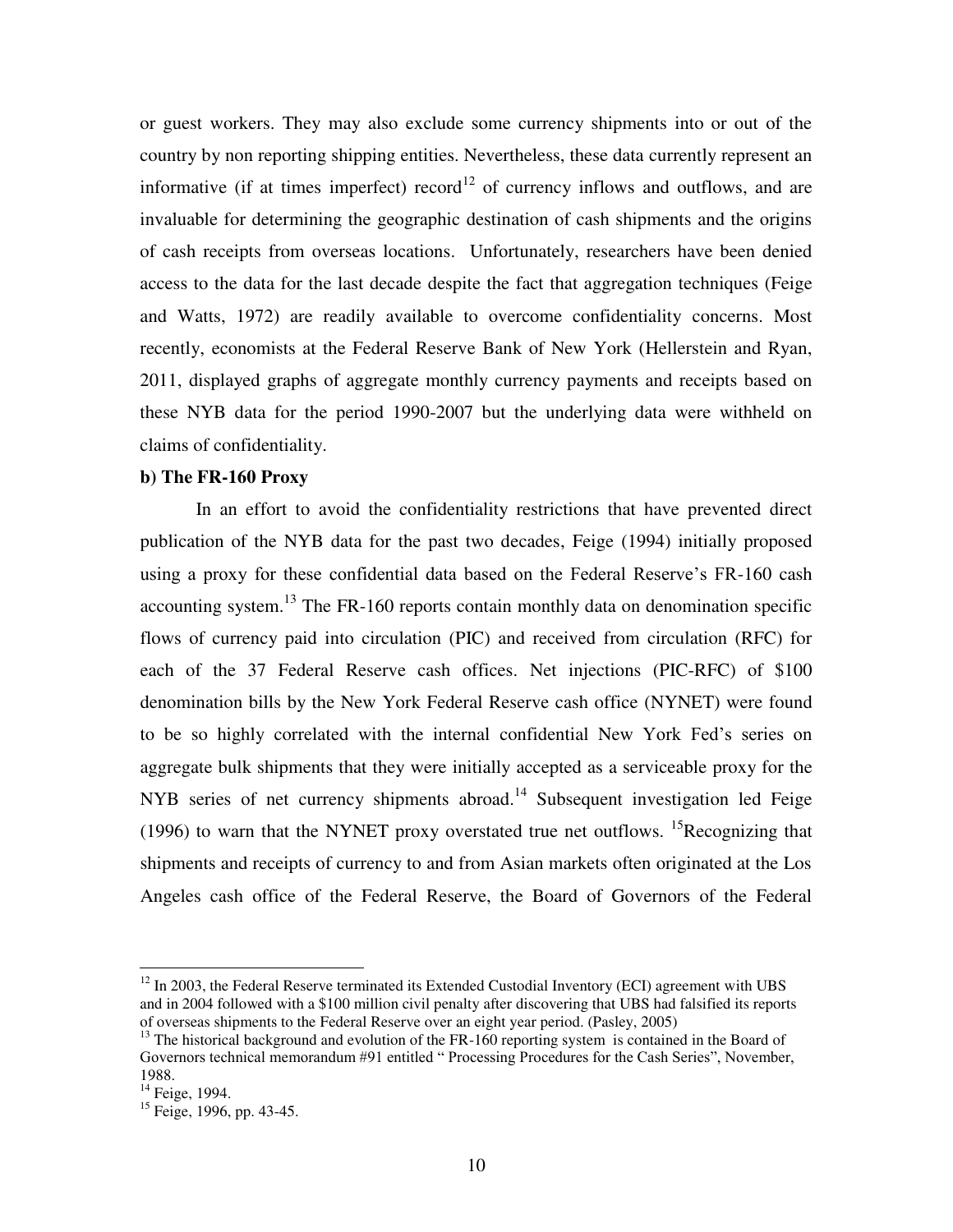Reserve and the Bureau of Economic Analysis<sup>16</sup> (BEA) adopted a refinement of the original proxy measure, [total net disbursements (PIC-RFC) of \$100 notes from the New York City and Los Angeles cash offices (NYLA)] as the new official proxy measure of net currency flows abroad. This NYLA proxy was regularly reported as the net outflow of currency in the Flow of Funds Accounts Z.1 (Table F. 204, Line 23) and in the BEA"s International Transactions Accounts (Table 1, Line 67). Corresponding estimates of the cumulative stock of U.S. currency abroad were published in the Flow of Funds (Table L.204) and in the BEA"s annual estimates of the U.S. international investment position accounts. Based on the NYLA proxy, the BEA estimated that by the end of 2007, the amount of U.S. currency held abroad was \$398 billion, or 52.1% of the currency in circulation. This original NYLA proxy measure of the percent of U.S. currency held abroad is displayed as the upper line in Figure 4 for the years 1974-2010.



 The official NYLA proxy was understood to have several shortcomings. It overstated net shipments abroad to the extent that some of the net injections of \$100 bills represented domestic demand for those bills in the NY and LA districts. Moreover, the NYLA proxy took no account of net cash inflows from Latin America that were likely to appear in cash offices located in the southern U.S. border states. The proxy understated

 $^{16}$  Bach, 1997.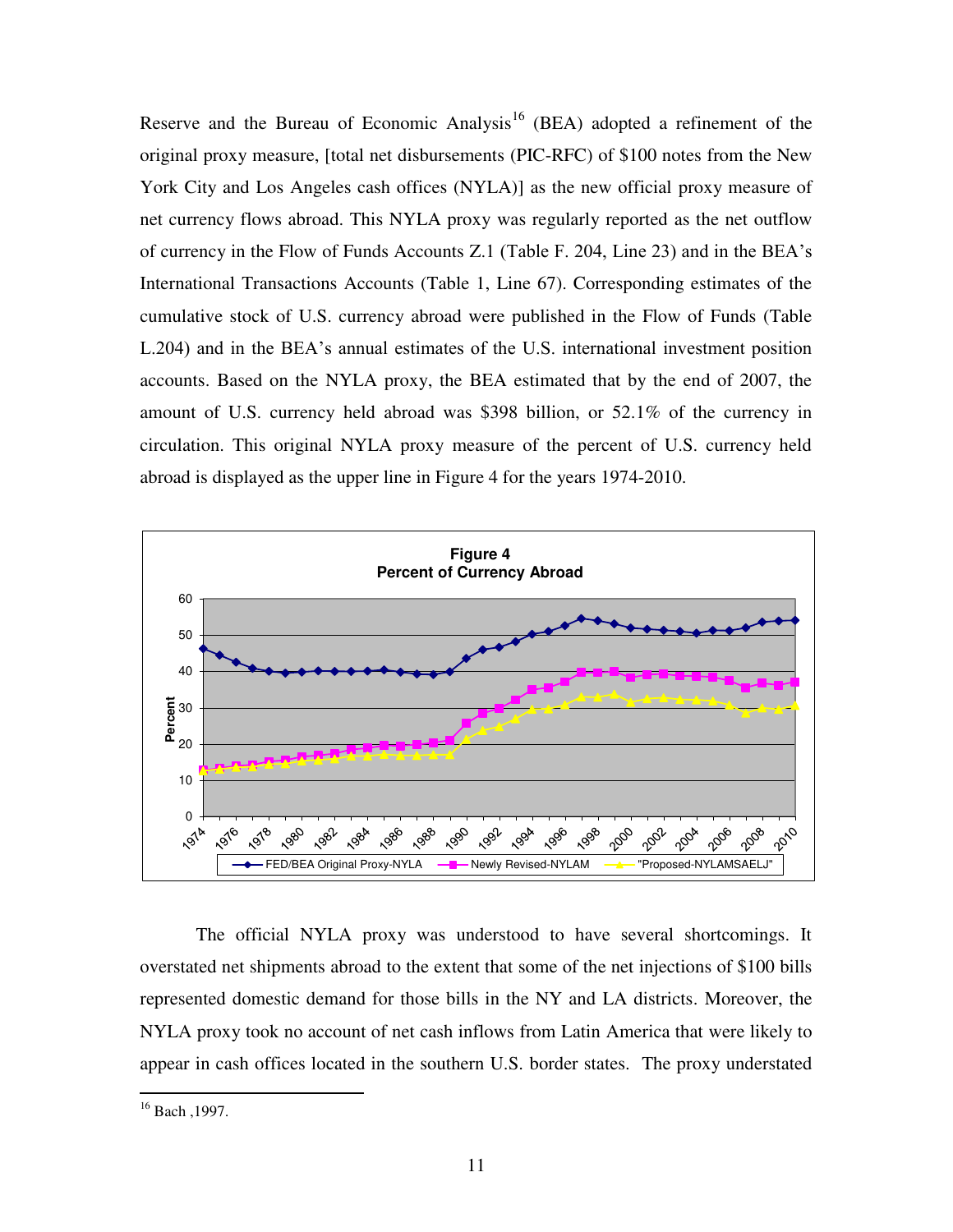net shipments abroad to the extent that it excluded shipments of lower denomination notes and took no account of currency flows abroad resulting from tourism, immigrant remittances and U.S. military personnel stationed overseas.

In response to some of the aforementioned criticisms, the  $BEA<sup>17</sup>$  recently released significantly revised estimates of the stocks and flows of U.S. currency abroad for the period 1974-2007. The new estimates are based on an adjusted flow proxy that measures total net disbursements (PIC-RFC) of \$100 notes from the New York City, Los Angeles and Miami cash offices (NYLAM). These revised estimates decreased the presumed amount of currency held abroad at the end of 1973 from \$30.5 billion to \$7.7 billion. Since 2008, the revised series appears in both the official Federal Reserve Flow of Funds Accounts and the BEA International Transactions and International Positions Accounts.

 According to the newly revised estimates displayed as (NYLAM) in Figure 4, the percent of U.S. currency held abroad at the end of 2010 was 37.2 percent, down from the former estimate of 51.6 percent. This substantial downward revision suggests that \$133 billion, formerly thought to have been held overseas is now officially recognized as circulating domestically.

 Further scrutiny of net cash disbursements of \$100 bills from the Federal Reserve's cash offices in San Antonio (SA), El Paso (EL) and Jacksonville (J) reveals an unusual pattern of net cash inflows that cannot be readily explained by tourist inflows from other cash offices. These offices, located near our Southern border entry points, are likely recipients of funds flowing into the U.S. from Central and South America. I therefore propose to add the net cash disbursements from these additional border cash offices to the currency proxy in the hope of obtaining a more reliable estimate of net currency flows abroad. The resulting estimated percentage of currency held abroad as measured by the proposed (NYLAMSAELJ) proxy is displayed in Figure 4 and suggests that at the end of 2010, 30.7 percent of U.S. currency was held abroad, amounting to \$282.2 billion.

 To summarize, both Federal Reserve"s Flow of Funds and the Bureau of Economic Analysis (FOF/BEA) base their official estimates of U.S. currency flows abroad on a proxy measure which is a surrogate for the New York Federal Reserve's

 $17$  BEA (June 17, 2008) News Release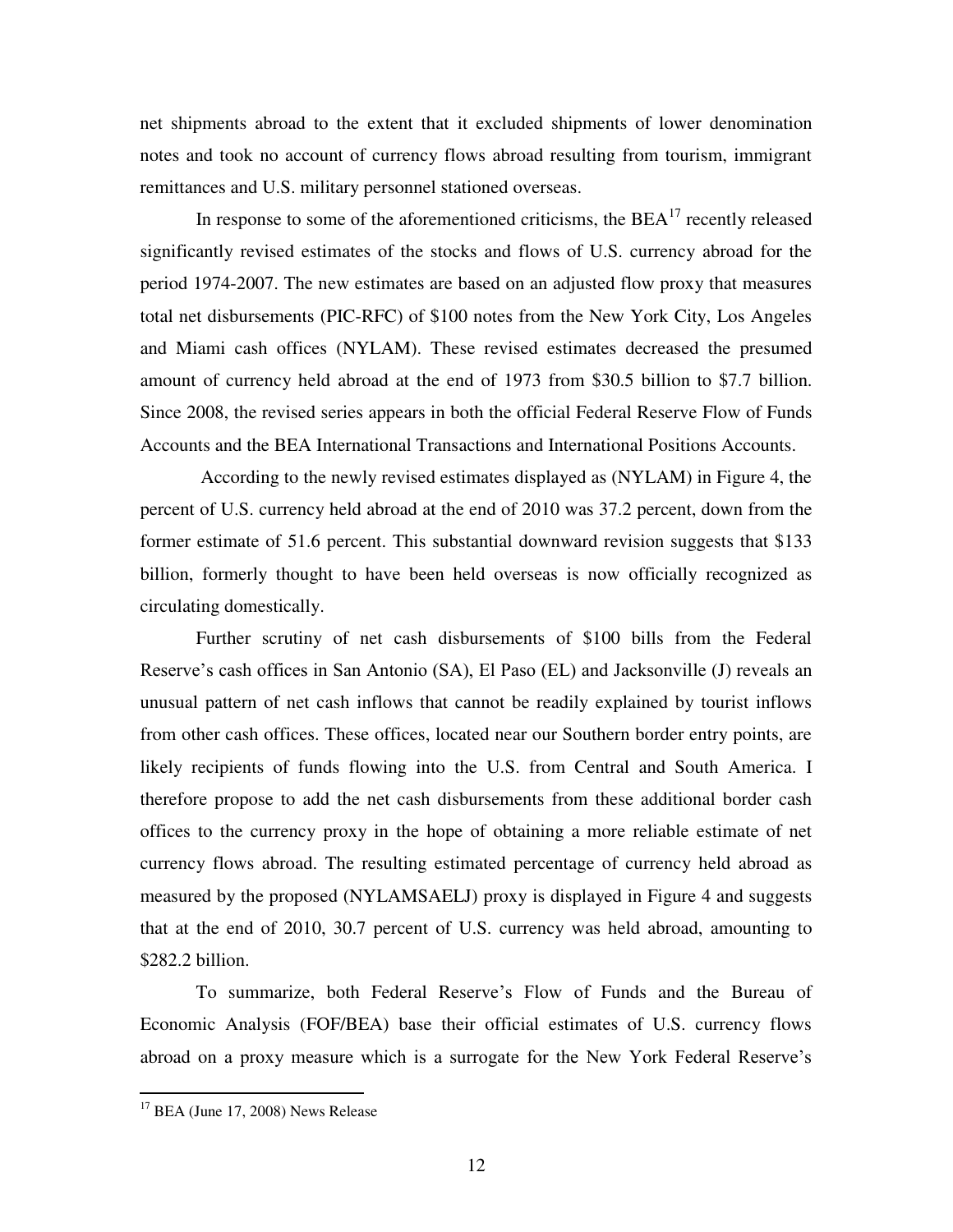"confidential" data on wholesale bulk shipments of U.S. currency overseas (NYB). The accuracy of the official data therefore depends critically upon how closely it mimics the underlying NYB data. To our knowledge, the only official statement regarding the actual NYB flows appeared in Secretary of the Treasury (2006) which reported that "about \$130 billion in U.S. banknotes, on net, moved abroad via wholesale banknote brokers in the eighteen years from 1988 through  $2005$ .<sup>18</sup> By way of comparison, during the same eighteen year period, the official NYLAM proxy estimated that \$241 billion had been shipped abroad whereas our proposed NYLAMSAELJ proxy estimated that \$199 billion has been shipped abroad. Our tentative conclusion is that even the current "official" estimates of overseas currency are overstated and it is most likely that considerably less than 30 percent of U.S. currency is presently abroad.

## **c) Currency and Monetary Instrument Reports**

As part of its regulatory responsibility under the Currency and Foreign Transactions Reporting Act, the U.S. Customs Service collects information on U.S. currency outflows and inflows. This act required persons or institutions exporting or importing currency or other monetary instruments in excess of  $$5000<sup>19</sup>$  to file a "Report" of International Transportation of Currency or Monetary Instruments". Commonly known as "CMIRs", these reports have been collected by the U.S. Customs Service since 1977 and are now collected by the Financial Crimes Enforcement Network (FinCEN) of the Department of the Treasury. The CMIR records contain all reported cross border currency inflows and outflows including currency physically transported by currency retailers, non-financial businesses and individuals and currency shipped by financial institutions specializing in wholesale currency transactions. Exceptions as to who must file a CMIR form suggest that the CMIR"s are likely to understate true net outflows of currency abroad.

 The CMIR reports on currency inflows and outflows can be aggregated by origin and destination. With the cooperation of the U.S. Customs Service and the U.S. Treasury Department Financial Crimes Enforcement Network, the information contained in the

 $^{18}$  P.28.

<sup>&</sup>lt;sup>19</sup> In 1980 the reporting threshold was raised to \$10,000.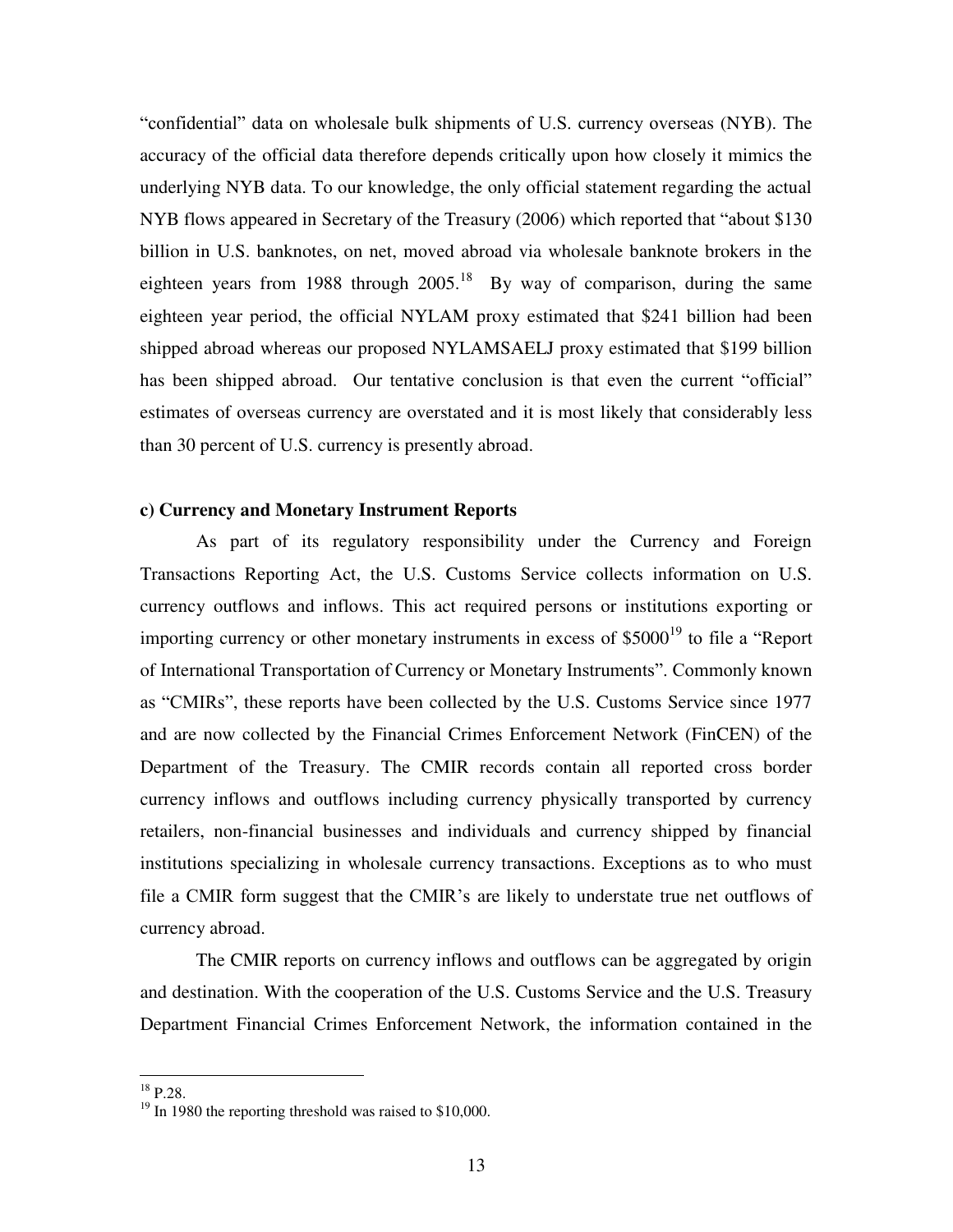millions of accumulated confidential CMIR forms was combined by a specially designed algorithm that aggregated CMIR outflows (CTO) and inflows (CTI) so as to maintain the confidentiality of individual records in the CMIR data system. CMIR reports have their own limitations in so far as they exclude currency transactions that fall below the reporting requirement; shipments that circumvent the legal reporting requirements and direct shipments by Federal Reserve Banks and others who are not required to file a  $CMIR<sup>20</sup>$  In the analysis that follows we have adjusted the CMIR data to include shipments and receipts of currency made directly by the New York Federal Reserve. We denote these adjusted aggregated CMIR outflows as CTO<sub>adj</sub> and the adjusted aggregated CMIR inflows as  $\text{CTI}_{\text{adi}}$ .

 Figures 5 and 6 respectively display alternative estimates of currency outflows and inflows for the period for which the CMIR data were available. Figure 5 reveals that



between 1977 and 1995, reported CMIR outflows were generally below the two alternative FR 160 proxy measures.<sup>21</sup> This shortfall results in part from the failure of CMIR"s to capture currency outflows falling below the filing threshold and because there

 $20$  Instructions concerning exceptions as to who must file are found on FinCEN form 105.

<sup>&</sup>lt;sup>21</sup> The correlation coefficients between CMIR outflows and NYLAM and NYLAMSAELJ outflows for the period 1977-1995 are respectively .897 and .892. However the mean annual outflow for CMIR is almost \$5 billion below the means of the two alternative outflow measures.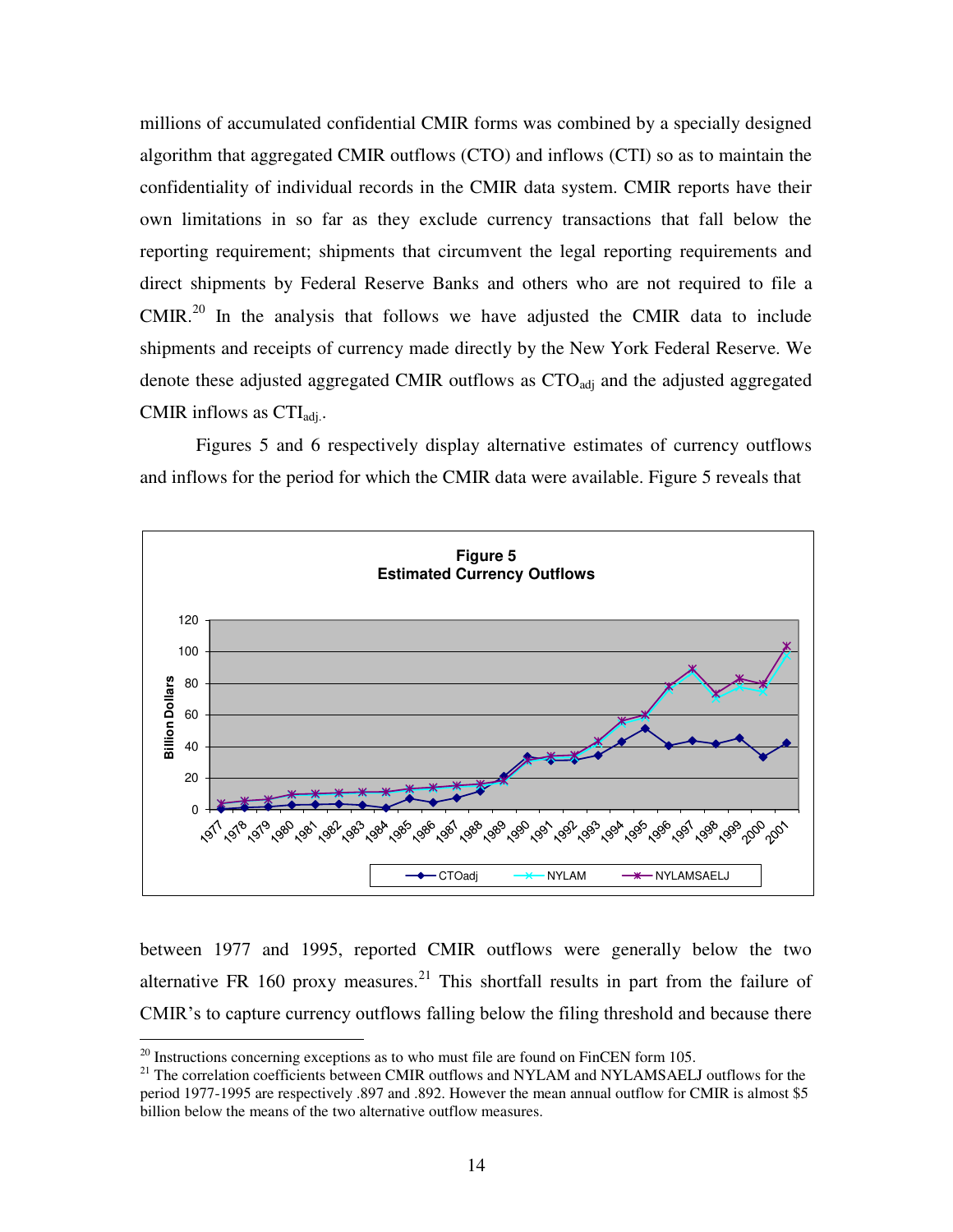is a general lack of awareness and enforcement of the requirement for individuals to file these reports when leaving the country. Individuals entering the country typically pass through customs and are specifically reminded to fill out the required CMIR form if they are carrying cash amounts above the threshold. The differential awareness and enforcement is reflected by the fact that roughly five times as many arriving travelers filed CMIR forms than did departing travelers and that recorded CMIR inflows for the period 1977-1995 are highly consistent with the two proxy flows as displayed in Figure



6.<sup>22</sup> We conclude that for the period 1977-1995 CMIR estimates of net currency flows abroad are understated, and should, at best, be considered as a lower bound estimate of the net currency sent abroad.

 In 1996 the Treasury Department introduced a newly designed \$100 denomination banknote with improved security features. In order to facilitate the rapid introduction of the new notes and to expedite the repatriation of older designed notes, the Federal Reserve established the Extended Custodial Inventory (ECI) program, creating overseas cash depots managed by the New York Federal Reserve. One of the unintended consequences of the establishment of the ECI program was to degrade the quality of CMIR reporting, which failed to appropriately capture currency outflows from the ECI"s

 $22$  The correlation coefficients between CMIR inflows and NYLAM and NYLAMSAELJ inflows for the period 1977-1995 are respectively .988 and .989 with comparable means.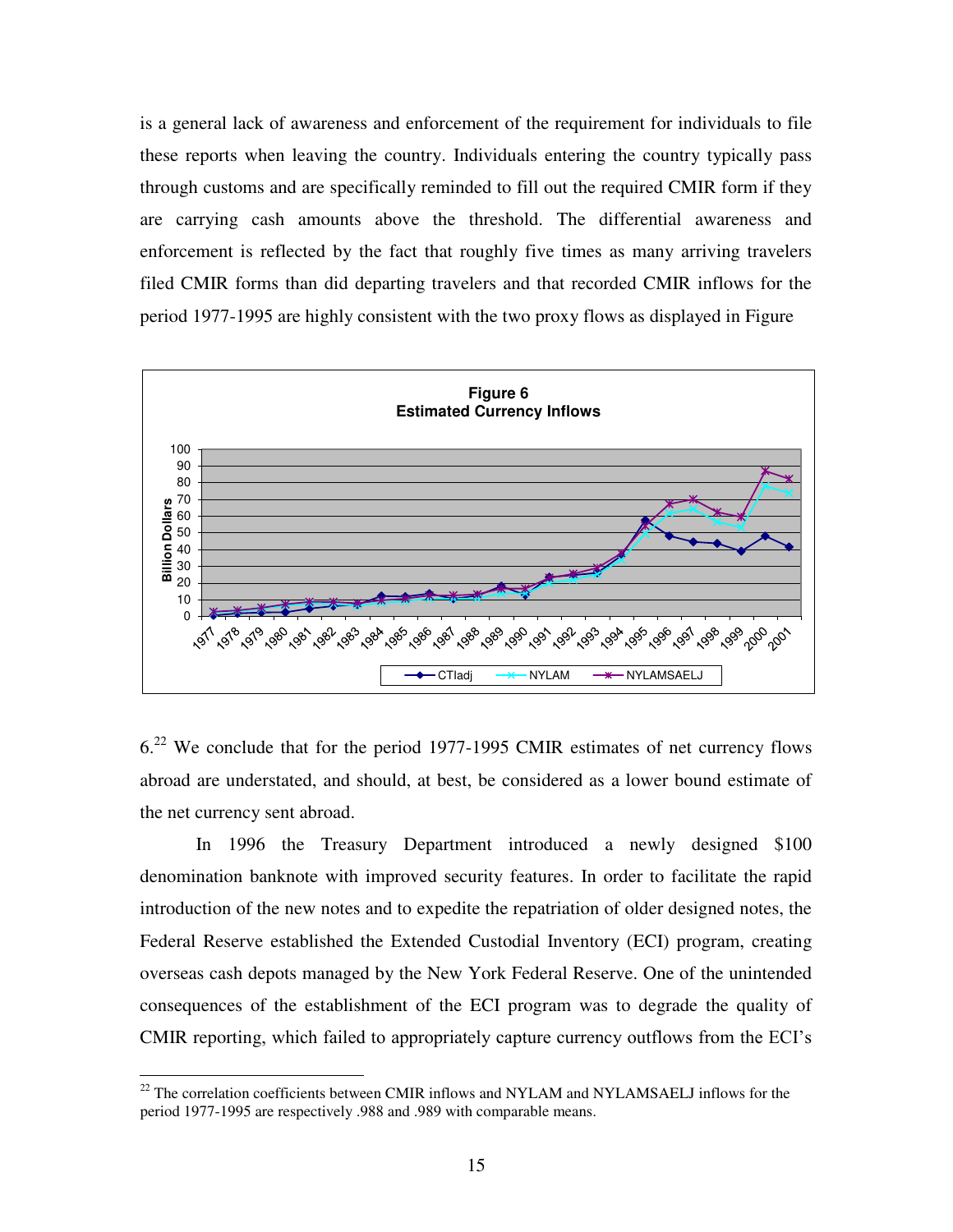to other countries as well as currency reflows from foreign countries back to the overseas ECIs. Figures 5 and 6 display the decline in measured CMIR outflows and inflows following the introduction of the ECI program. Taking the currency NYLAM proxy as a basis, it appears that the CMIR data reported lower net outflows during the period 1996- 2001 by roughly \$19 billion per year. How much of this discrepancy is due to the understatement of the CMIR data or to the overstatement of the NYLAM proxy is impossible to determine. However, the known decline in the reliability of the CMIR data further highlights the importance of obtaining the New York Federal Reserve"s (NYB) wholesale currency shipments data in order to arrive at more reliable estimates of the true fraction of currency abroad as well as the country specific location of U.S. currency balances.

 The most significant conclusion resulting from our review of direct measures of overseas currency is that far less currency appears to be circulating overseas than was previously thought to be the case. For 2008, the original "official" estimate of the percent of currency overseas was 51 percent whereas the new FED/BEA estimate now stands at 37 percent. If we include FR-160 data from the three additional southern border cash offices that are known to receive considerable amounts of currency from Latin America, the fraction of currency estimated to be overseas is reduced to 30 percent. These new estimates are well below the oft cited figures claiming that half to two thirds of the U.S. currency is held outside the United States.

 The new official BEA/FED estimates (Figure 4) suggest that the percent of U.S. currency held abroad rose gradually from 11 percent in 1965 to 21 percent in 1989 and then rose steeply, reaching a peak in 1999 of 40.0 percent. During the past decade, the percentage of U.S. currency appears to have declined to 37 percent. The finding that overseas holdings of U.S. currency are considerably smaller than were previously thought to be the case implies that domestic holdings are even more puzzling.

 Given the FOF/BEA estimates of overseas currency, Figure 7 displays the implied temporal growth in per capita *domestic* currency holdings which increased from \$175 in 1966 to \$1866 by the end of 2010. Real per capita domestic holdings increased by 53 percent during the period. As a percentage of GDP, domestic currency appears to have declined secularly from 1965 to 1998. The observed increase in the ratio between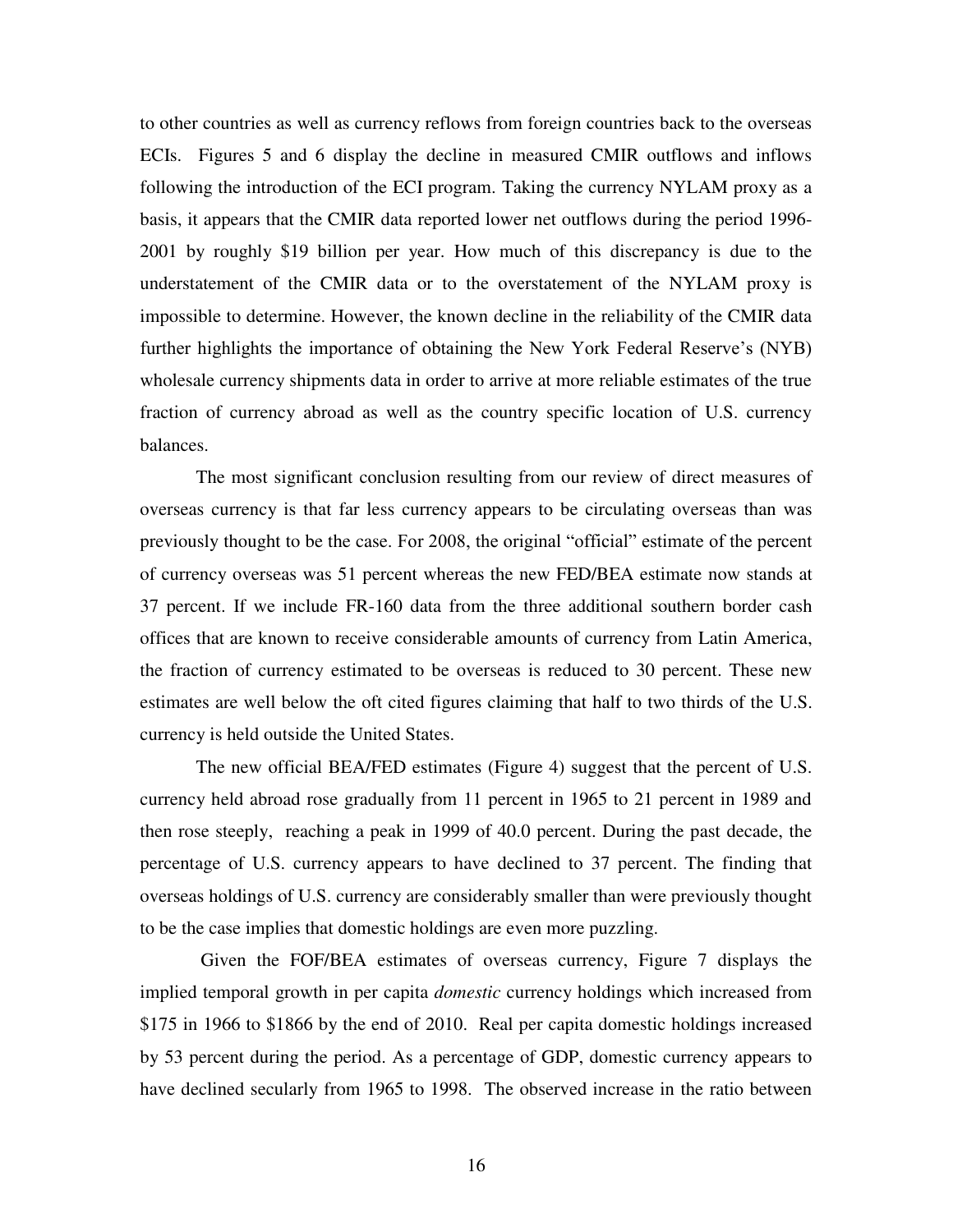1998 and 2003 may have been stimulated by concerns of a millennium interruption in the functioning of ATM machines and security concerns resulting from the aftermath of 9/11. Between 2003 and 2007 the ratio of domestic currency to GDP resumed its secular decline but has increased in the past three years. This finding flies in the face of the predictions of the emergence of a "cashless society". In an imaginative analysis, Jankowski et. al. (2007) studied the Chicago metropolitan area and concluded that Latin American immigrants demand "more \$100 bills than both native-born residents and immigrants from regions other than Latin America." $23$  Their evidence suggests that the dramatic increase in the number of immigrants has contributed to the increase in domestic demand for currency since the late 1990"s.



The recent study by Hellerstein and Ryan (2011) displays a graph of the "confidential" New York Federal Reserve (NYB) data on U.S. currency payments to and receipts from abroad. Their graph suggests that since 2002, receipts of currency from the rest of the world have exceeded payments in several years although the proxy employed by the BEA/FED shows positive net payments abroad for all years except 2007. The New

 $2<sup>23</sup>$  P. 15. This increased demand for currency is explained by the fact that this group encounters "obstacles" to obtaining and using deposit accounts at financial institutions."(p.17.)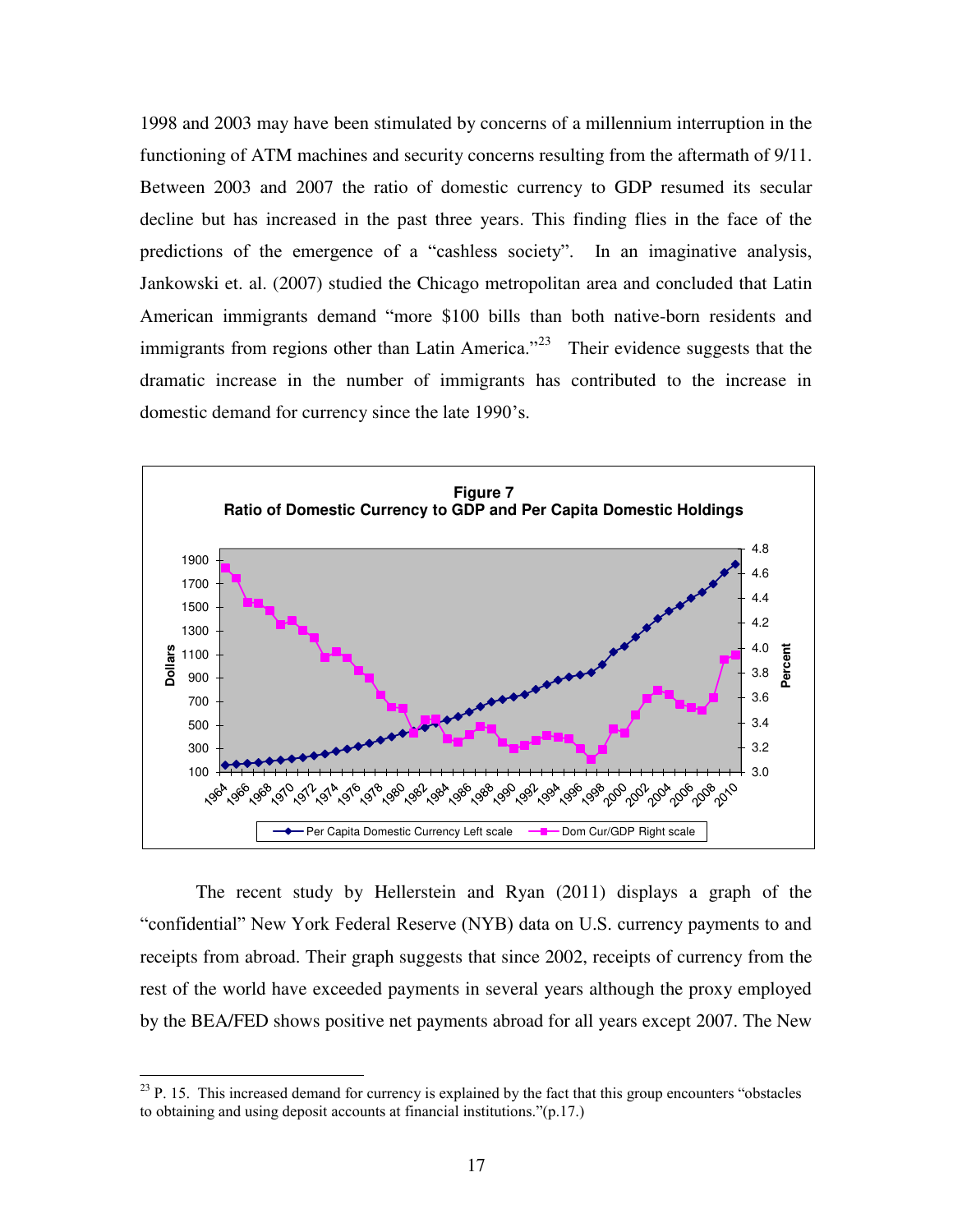York Federal Reserve (NYB) data appear to imply that the percentage of currency currently held abroad is even lower than the NYLAM percentage displayed in Figure 4. Moreover, they suggest that the past decade has witnessed a significant decline in the rest of the world"s demand for U.S. currency. If true, domestic currency holdings must have increased even more rapidly than implied by Figure 7.

#### **4) The Location of U.S. Currency Held Abroad**

 Two sources of data are available for estimating the location of U.S. dollars overseas. Between 1994 and 2005 officials from the U.S. Treasury, the Board of Governors of the Federal Reserve, the New York Federal Reserve and the U.S. Secret Service visited forty-one countries to conduct informal surveys concerning the amount of U.S. currency in circulation. The amounts of U.S. currency believed to be held in each country are reported in the United States Treasury Department (2006) [Table 3.3] and are reproduced here in Table 2.

Unfortunately, the Treasury Report gives no indication of the method employed to obtain these "survey" estimates other than to obliquely state in a footnote: "For currency holdings, estimates were provided during the teams visit to each country and thus are estimates as of the most recent trip to each country".<sup>24</sup> Table 2 also includes estimates of currency held abroad in 12 additional countries not visited by the official teams. These additional country estimates are based on aggregated CMIR reports of currency inflows and outflows organized by country of origin and destination.

 To examine the consistency of the "informal survey" results with the BEA/FED estimates of total currency abroad, we note that the amount of currency reportedly held in the 31 visited countries (\$248.1 billion) during the period 1994-2005 exceeds the new official BEA/Fed estimate of the average amount of currency held abroad (\$205.4 billion) during this period by \$42.7 billion. The additional CMIR country estimates bring this discrepancy to \$76.3 billion. We suspect that the anecdotal evidence presented as survey results grossly overstate U.S. currency holdings abroad.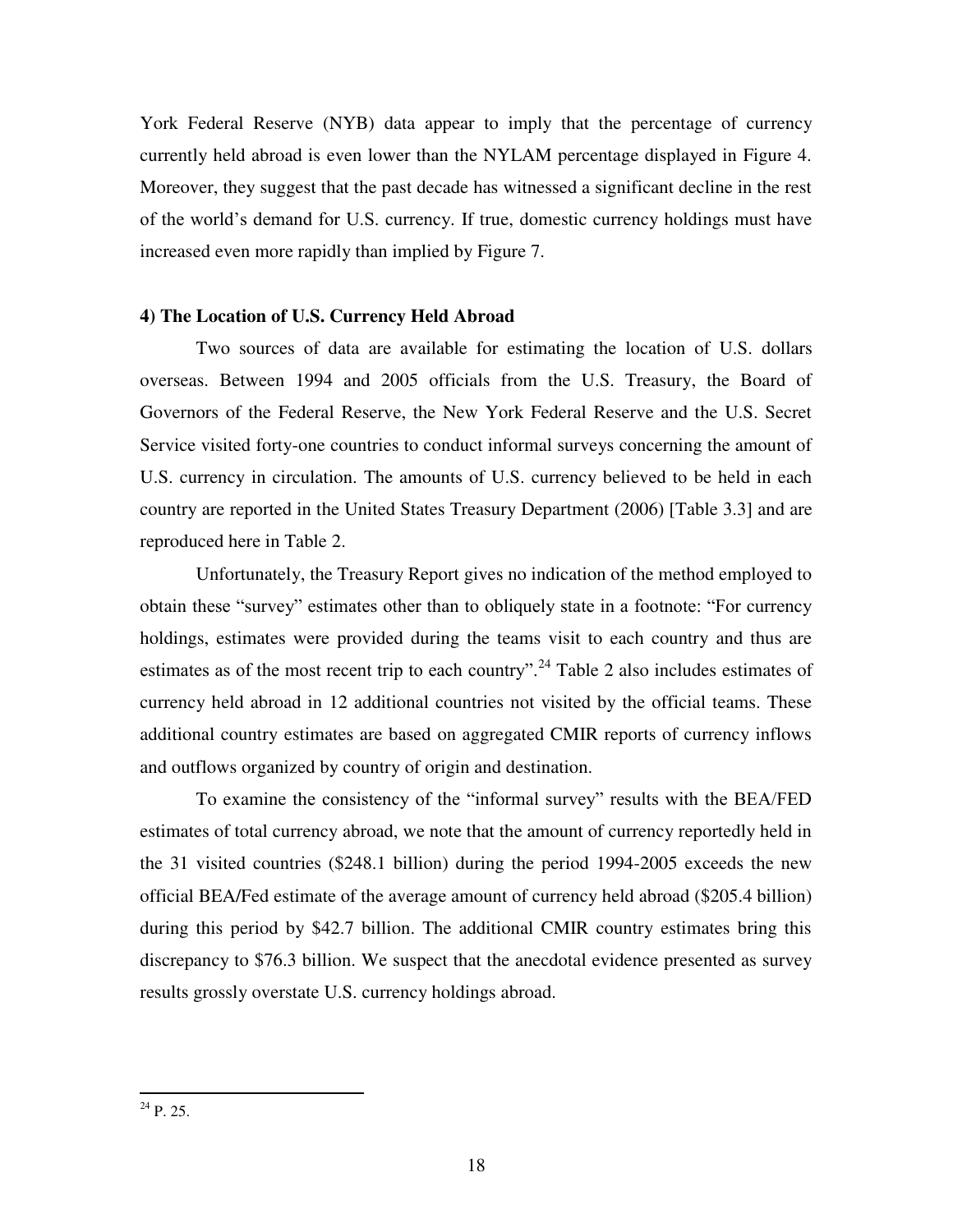|                     | Table 2                                  |                |                 |  |  |  |
|---------------------|------------------------------------------|----------------|-----------------|--|--|--|
|                     | <b>Foreign Holdings of U.S. Currency</b> |                |                 |  |  |  |
| <b>Country</b>      | U.S. \$ Billion                          | <b>Country</b> | U.S. \$ Billion |  |  |  |
| Argentina*          | 50.0                                     | Indonesia*     | 2.0             |  |  |  |
| Armenia**           | 0.2                                      | Korea*         | 15.0            |  |  |  |
| Azerbaijan**        | 1.3                                      | Latvia*        | 0.5             |  |  |  |
| Belarus*            | 3.0                                      | Lithuania*     | 0.5             |  |  |  |
| Bolivia***          | 1.2                                      | Mexico*        | 5.0             |  |  |  |
| Brazil*             | 1.0                                      | Nicaragua***   | 0.7             |  |  |  |
| Bulgaria*           | 1.0                                      | Panama*        | 2.0             |  |  |  |
| Cambodia*           | 2.0                                      | Peru*          | 5.0             |  |  |  |
| Chile*              | 0.3                                      | Paraguay*      | 0.1             |  |  |  |
| China*              | 50.0                                     | Philippines*   | 2.0             |  |  |  |
| Colombia*           | 2.0                                      | Poland*        | 1.0             |  |  |  |
| Costa Rica***       | 0.8                                      | Romania*       | 2.0             |  |  |  |
| Dominican Republic* | 1.5                                      | Russia*        | 80.0            |  |  |  |
| Ecuador*            | 1.0                                      | Singapore*     | 1.0             |  |  |  |
| Egypt*              | 1.0                                      | South Africa*  | 2.0             |  |  |  |
| El Salvador*        | 1.0                                      | Taiwan*        | 1.0             |  |  |  |
| Estonia**           | 0.6                                      | Thailand*      | 0.3             |  |  |  |
| Hong Kong*          | 2.0                                      | Turkey*        | 10.0            |  |  |  |
| Hungary**           | 0.3                                      | Ukraine**      | 6.4             |  |  |  |
| Kazakhstan**        | 17.1                                     | Uruguay***     | 2.6             |  |  |  |
| Kyrgyzstan**        | 0.1                                      | Venezuela***   | 2.5             |  |  |  |
|                     |                                          | Vietnam*       | 3.0             |  |  |  |
|                     |                                          | <u>Total</u>   | 281.7           |  |  |  |

**Sources:**\* Secretary of the Treasury Report (2006) P.25; \*\* Feige and Dean (2004) Table 14.1, p.309; \*\*\*Feige et al. (2003) Table 2.1. p. 53.

 Table 2 does however provide a rough insight into the distribution of U.S currency by major region. Figure 8 displays the approximate regional composition of overseas holdings of U.S. currency. The greatest degree of dollarization appears to occur in the transition countries with Russia being the most dollarized country.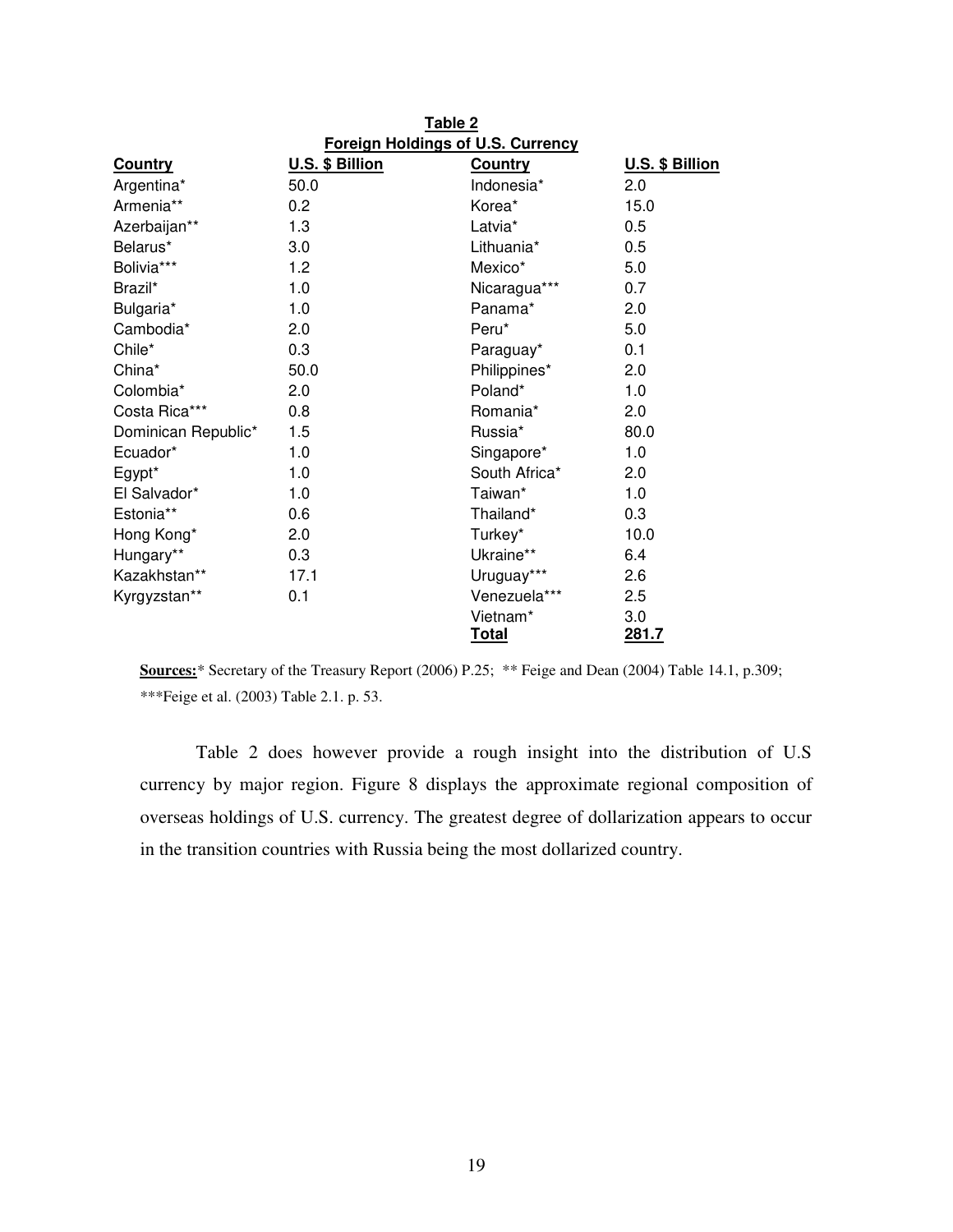

Latin America and Asia each hold over a quarter of the reported overseas holdings with Argentina and China being the major consumers. The regional graphs presented in the recent paper by Hellerstein and Ryan (2011) depict significant dollar net inflows from Latin America and Asia between 2003 and 2007, suggesting that the percentages displayed in Figure 8 for both regions are likely to be overstated.

#### **5) Seigniorage**

 The Federal Reserve supplies currency on demand to both domestic and foreign customers willing to hold the non-interest bearing obligations of the U.S. central bank. The Federal Reserve earns seigniorage income when it uses these interest free proceeds to acquire interest bearing assets. After subtracting the costs of operating the currency system, the Federal Reserve remits the bulk of its annual interest earnings to the U.S. Treasury.

Figure 9 displays the annual seigniorage income of the Federal Reserve by its domestic and foreign (overseas) components. Domestic seigniorage earnings represent a redistribution of income from U.S. currency holders to U.S. taxpayers. On the other hand, seigniorage earnings on currency held abroad represent a net transfer of real resources from foreign currency holders to U.S. taxpayers. Since 1964 cumulative seigniorage earnings amounted to \$916 billion of which \$287 billion represents the windfall accruing to U.S. taxpayers resulting from the overseas holdings of foreigners.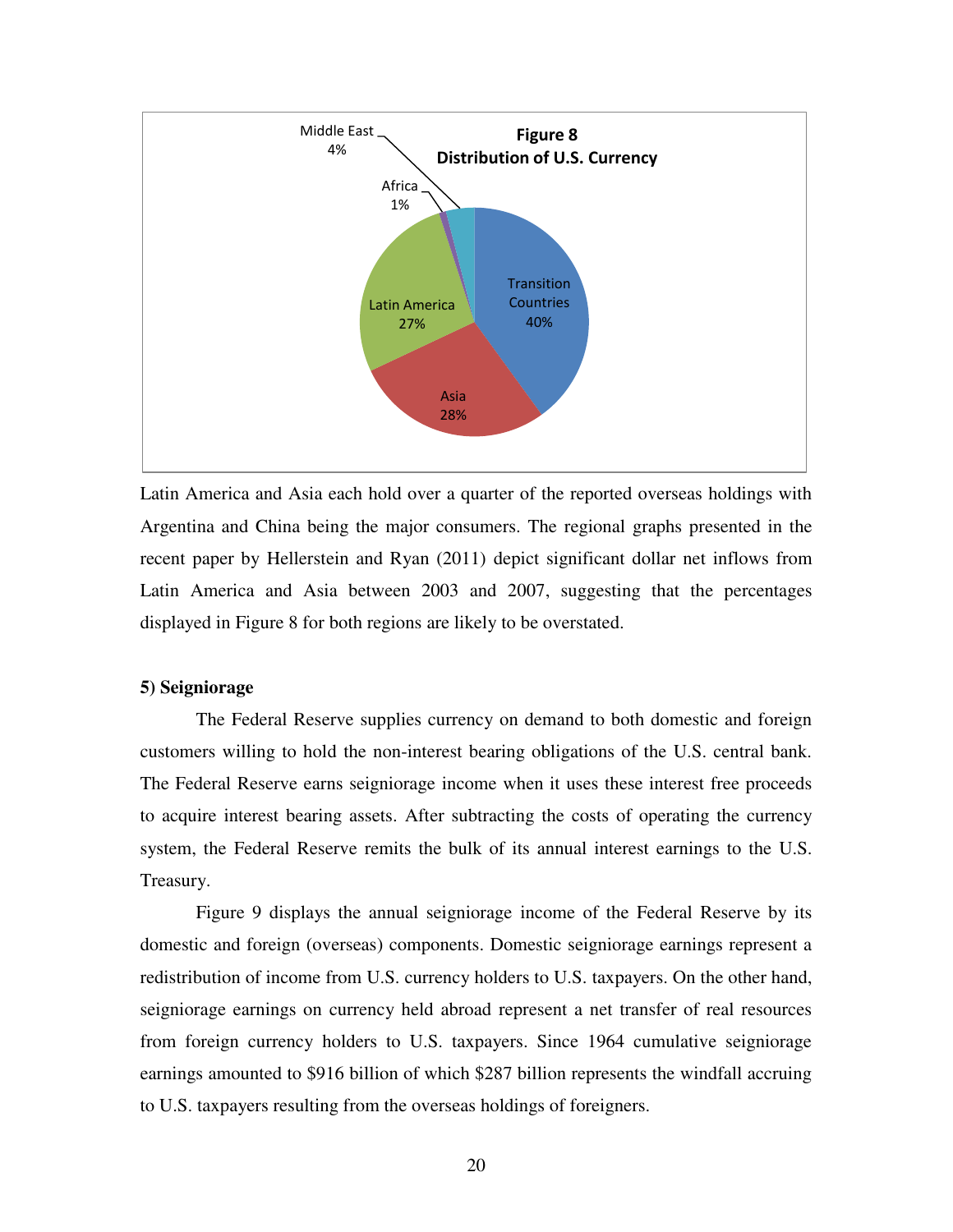

Income Source: Board of Governors of the Federal Reserve System Annual Report 2010: Table 11, Col 1.

The widespread circulation of U.S. banknotes abroad and their near universal acceptance as a medium of exchange makes America"s currency an attractive target for counterfeiting. Judson and Porter (2010) estimate that the stock of counterfeits in the world as a whole is likely to be of the order of 1 per 10,000 of genuine notes (\$20-\$30 million in value terms) and no greater than 3 in 10,000 (\$120-\$220 million in value terms). These finding suggest that counterfeiting costs to the U.S. taxpayer are very small compared to the seigniorage earnings from abroad.

## **6) The Money, Output, Inflation Controversy**

The stability and information content of the relationship between monetary aggregates and real output and inflation has been the subject of considerable controversy in macroeconomics since Sims (1972) discovered a unidirectional causality from money and income. Feige and Pearce (1979) showed that this empirical finding was highly sensitive to alternative specifications and concluded that "the relationship between money and income appears to be casual rather than causal."

 As time series analysis became more sophisticated, Friedman and Kuttner (1992) reexamined the relationship between monetary aggregates and real income and prices in a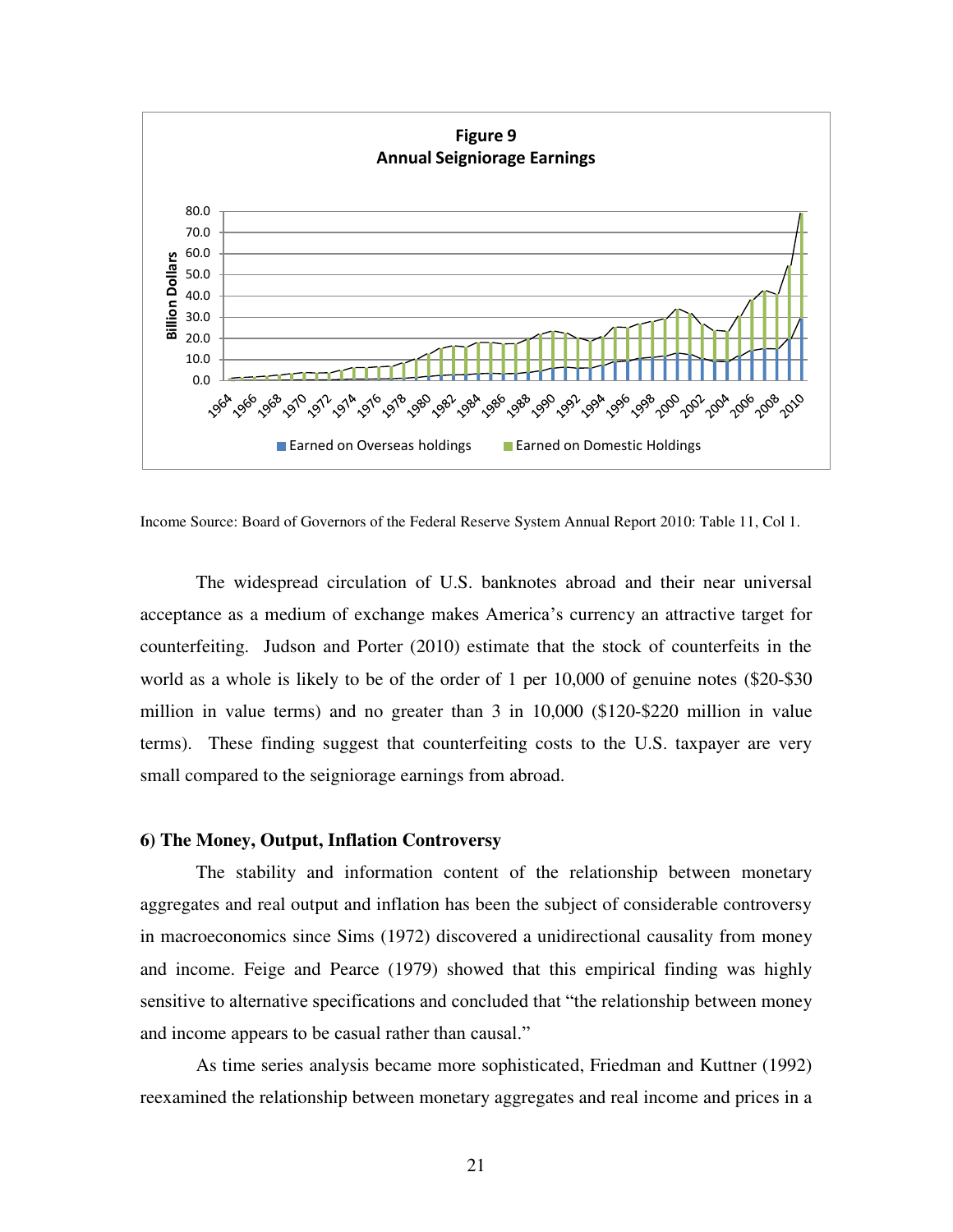trivariate autoregressive framework and found that the "the U.S. experience does not indicate a close relationship between money and non-financial economic activity." Their key finding that "there is no evidence to show that fluctuations in money contain any information about subsequent movements in income or prices" is the hypothesis we wish to reexamine in light of our new information concerning the amounts of currency circulating abroad.

 Feige (1994) suggested that "if a sizable and variable fraction of currency is held abroad, reliance on conventional monetary aggregates which include total currency in circulation would be misleading. The appropriate monetary aggregates to monitor would be the *domestic* monetary base and the *domestic* money supply rather than the total monetary base and the total money supply." Aksoy and Piskorski (2006) recently provided partial evidence to support this conjecture. They reexamined the Friedman Kuttner (1992) results employing earlier estimates of the domestic currency supply and found that "currency corrected for foreign holdings has increased marginal predictive content for U.S. inflation and real output relative to standard unadjusted money series." Employing the same autoregressive specification for real output changes and inflation as used by Friedman and Kuttner (1992) and Aksoy and Piskorski (2006), we compare the results of Granger causality relationships between the newly revised *domestic* monetary aggregates and output and inflation and those based on conventional monetary aggregates.

 Empirical consideration of whether monetary aggregates can usefully play a role in monetary policy depends upon whether they help to predict future fluctuations in real income or prices that are not already predictable on the basis of fluctuations of income itself or price fluctuations. We therefore examine  $\chi$ -square tests of the null hypothesis that all of the coefficients on the lagged growth of various monetary aggregates are zero in autoregressions of the form:

1) 
$$
\Delta y_t = \alpha + \sum_{i=1}^4 \beta_i \Delta y_{t-i} + \sum_{i=1}^4 \lambda_i \Delta p_{t-1} + \sum_{i=1}^4 \delta_i \Delta m_{t-1} + v_t
$$

2) 
$$
\Delta p_t = \alpha + \sum_{i=1}^4 \beta_i \Delta p_{t-1} + \sum_{i=1}^4 \lambda_i \Delta y_{t-1} + \sum_{i=1}^4 \delta_i \Delta m_{t-1} + v_t
$$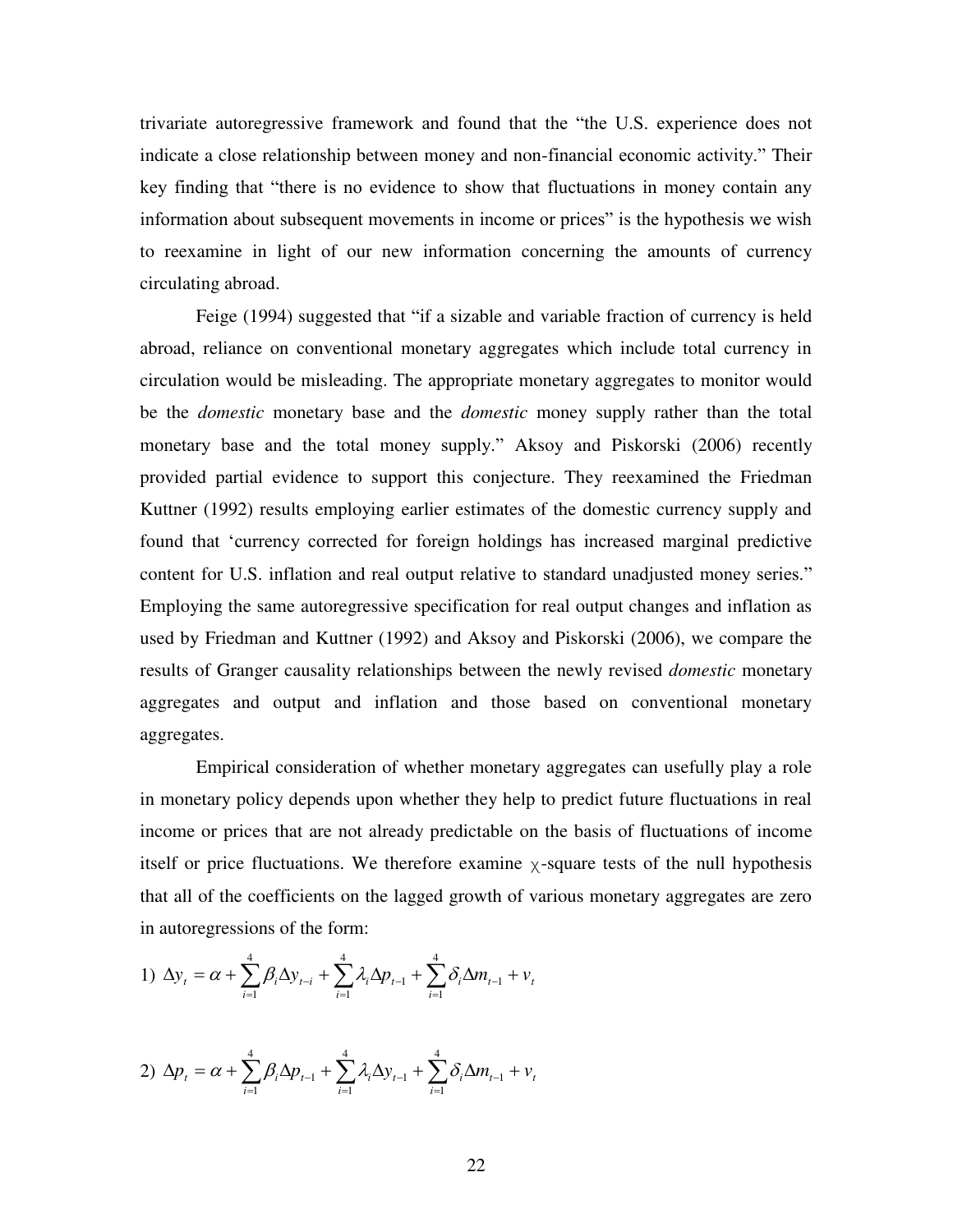where  $\Delta y$ ,  $\Delta p$ , and  $\Delta m$  are respectively, the quarterly growth rates of real output, inflation and alternative monetary aggregates. $^{25}$ 

Table 3 presents the p-values of the Granger causality  $\chi$ -square statistics computed with White (1980) heteroskedasticity consistent standard errors. The null hypothesis is that all coefficients on the lagged financial variables, considered individually in the autoregressive specifications, are zero. Table 3 is similar to the presentation in Aksoy and Piskorski (2006) who used the earlier estimates of domestic currency based on the NYLA proxy for foreign holdings described in Section 2 above.

Our estimates of domestic currency holdings are derived from the newly revised official BEA/FED estimates of foreign holdings based on the NYLAM proxy, and on our proposed NYLAMSAELJ proxy. Additionally, we examine estimates of the M1, M2, and MB aggregates corrected for alternative estimates of domestic currency holdings.

Table 3 reveals that in the real output equations, the only variables significant at the 5 percent level are the Fed Funds rate, the St. Louis monetary base and the proposed domestic currency component. At the 10 percent level we find that the conventional Board of Governors monetary base, the M2 monetary aggregate and the current estimate of domestic currency component are significant. We find no significant predictive content for either the conventional narrow monetary aggregates or the domestic monetary aggregates other than the currency component.

The conclusions are quite different for the inflation equations. At the 5 percent significance level we find that the domestic currency component and both the conventional and domestic narrow money supply aggregates are significant. However, none of the other conventional monetary aggregates, (M2 and monetary base) nor the domestic M2 and base aggregates have significant predictive content for inflation.

 $25$  Real output is measured by real GDP; inflation by the GDP deflator and the monetary aggregates are respectively, C = Currency component of M1, M1= the M1 money supply; M2= M2 money supply; Mb<sub>SL</sub> = the St. Louis Federal Reserve monetary base;  $Mb_{BoG} = Board$  of Governors Monetary base;  $C_{dom} = domestic$ currency;  $M1_{dom} =$  domestic M1 money supply;  $M2_{dom} =$  domestic M2 money supply;  $Mb_{dom} =$  domestic monetary base.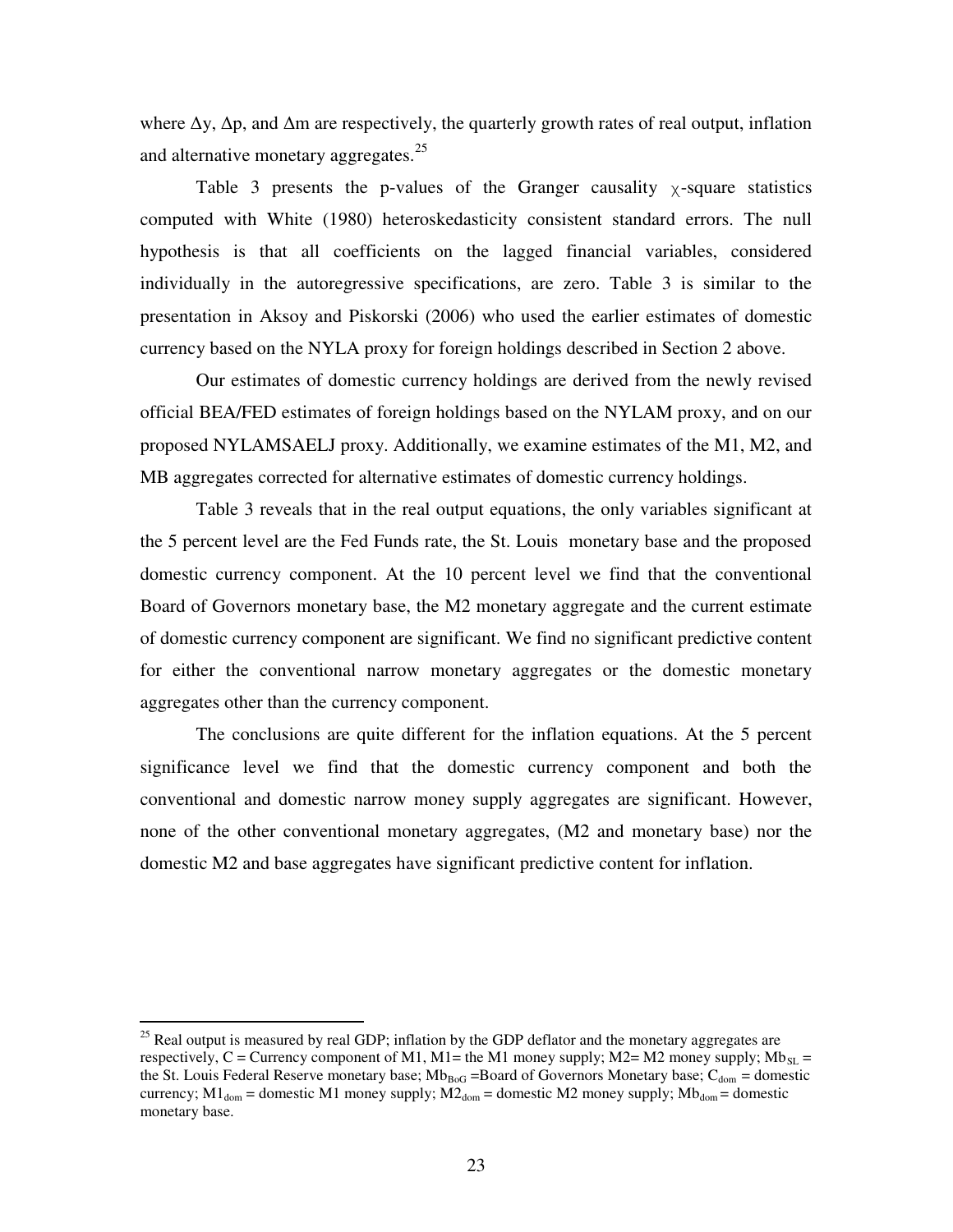#### **Table 3 p-Values:Granger Causality: Χ square-Statistic**

| Variable                                                                 |                                               | <b>Real Output</b><br>1974:2-<br>2008:4 | Inflation<br>1974:2-<br>2008:4 |
|--------------------------------------------------------------------------|-----------------------------------------------|-----------------------------------------|--------------------------------|
| <b>Domestic Monetary Aggregates</b>                                      |                                               |                                         |                                |
| Domestic Currency component current<br><b>Domestic Currency Proposed</b> | In(Cdom)NYLAM<br>In(Cdom)NYLAMSAELJ           | 0.098<br>0.039                          | 0.003<br>0.001                 |
| Domestic M1adj Current<br>Domestic M1adj proposed                        | In(M1dom)adjNYLAM<br>In(M1dom)adjNYLAMSAELJ   | 0.324<br>0.321                          | 0.015<br>0.016                 |
| Domestic M2 Current<br>Domestic M2 proposed                              | In(M2dom)NYLAM<br>In(M2dom)NYLAMSAELJ         | 0.119<br>0.115                          | 0.783<br>0.786                 |
| <b>MBBoG domestic Current</b><br><b>MBBoG domestic Proposed</b>          | In(Mbdom)BoG.NYLAM<br>In(Mbdom)BoG.NYLAMSAELJ | 0.267<br>0.292                          | 0.317<br>0.236                 |
| <b>MBSL domestic current</b><br>MBSL domestic proposed                   | In(Mbdom)SL.NYLAM<br>In(Mbdom)SL.NYLAMSAELJ   | 0.115<br>0.114                          | 0.456<br>0.382                 |
| <b>Uncorrected Monetary Aggregates</b>                                   |                                               |                                         |                                |
| <b>Currency Component of M1</b><br>M1                                    | ln(C)<br>ln(M1)                               | 0.150<br>0.464                          | 0.736<br>0.010                 |
| M1adj for Sweeps                                                         | $ln(M1)$ adj                                  | 0.303                                   | 0.013                          |
| M <sub>2</sub>                                                           | ln(M2)                                        | 0.099                                   | 0.748                          |
| <b>MBBoG</b>                                                             | $In(Mb)$ BoG                                  | 0.062                                   | 0.871                          |
| <b>MBSL</b>                                                              | In(Mb)SL                                      | 0.021                                   | 0.982                          |
| FED Funds rate                                                           | In(Funds)                                     | 0.000                                   | 0.229                          |

 Our findings, covering a longer time period, and revised estimates of the domestic currency component, confirm the Askoy and Piskorski (2006) results that domestic currency has significant predictive content for both real output and inflation. However, with the exception of the domestic M1 money supply in the inflation equation, none of the other domestic monetary aggregates appear to have significant predictive content for either real output or inflation.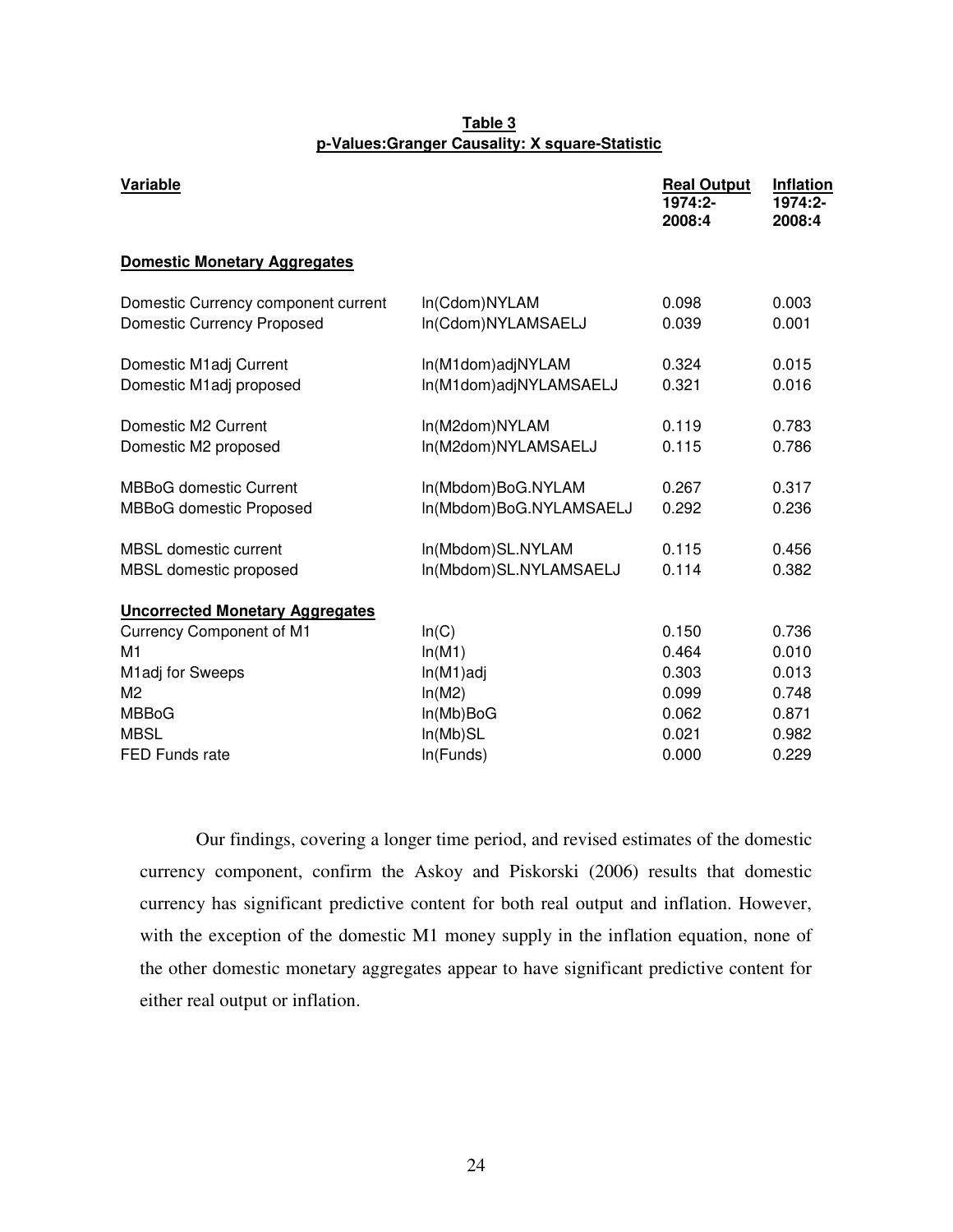#### 7**) Implications for the Unreported Economy and the Tax Gap**

 The foregoing estimates of the *domestic* currency supply are now employed to generate a time series estimates of the relative size of the unreported economy which reflects tax evasion activity in the U.S. We focus our discussion on the estimation of "unreported income" (Yu), namely the difference between the total amount of income that should be reported to the tax authority  $(Y_T)$  (under full compliance with the tax code) and the amount actually reported (Yo), namely, adjusted gross income (AGI). The most common method for estimating the relative size of the unreported economy relies on some variant of the general currency ratio (GCR) model described in Feige (1986; 1989).

 The most restrictive specifications of the currency ratio model [Cagan (1958), Gutmann (1977)] assume that currency is the exclusive medium of exchange for unreported transactions, that the ratio of currency to checkable deposits remains constant except for changes induced by the growth of unreported income and that the amount of unreported income produced by a dollar of currency transacted in the unreported sector is the same as the amount of reported income produced by a dollar of currency transacted in the reported economy. In order to obtain a benchmark estimate of the size of the unreported sector, the restrictive model also assumes that in some benchmark year  $(1940)$ , unreported income is zero.<sup>26</sup>

As described in greater detail in Cebula and Feige (2012), we refine the restrictive GCR model by relaxing some of its key assumptions. First we substitute our estimate of domestic currency in circulation  $(C_{dom})$  for the total amount of currency in circulation  $(C)$ since currency held abroad does not reflect tax evasion activity in the U.S. Second we account for a major technological innovation in the financial industry (the introduction of sweep accounts) which reduced the volume of "checkable deposits" (D) in a manner totally unrelated to behavior in the unreported economy.

Figure 10 displays the effects of these two adjustments by comparing the conventional C/D ratio employed in many published estimates of the "underground"

 $26$  As described in Feige (1989) and Cebula and Feige (2012) these restrictions imply that the ratio of unreported income (Yu) to reported income( Yo) can be estimated as follows:

 $Yu/Y_0 = (C-k_0D)/(k_0+1) D$ : where  $C =$  Currency, D= Checkable deposits and ko= (Co/Do), the currency deposit ratio in the official economy which is observed in the year (1940) when the underground economy is assumed to be zero.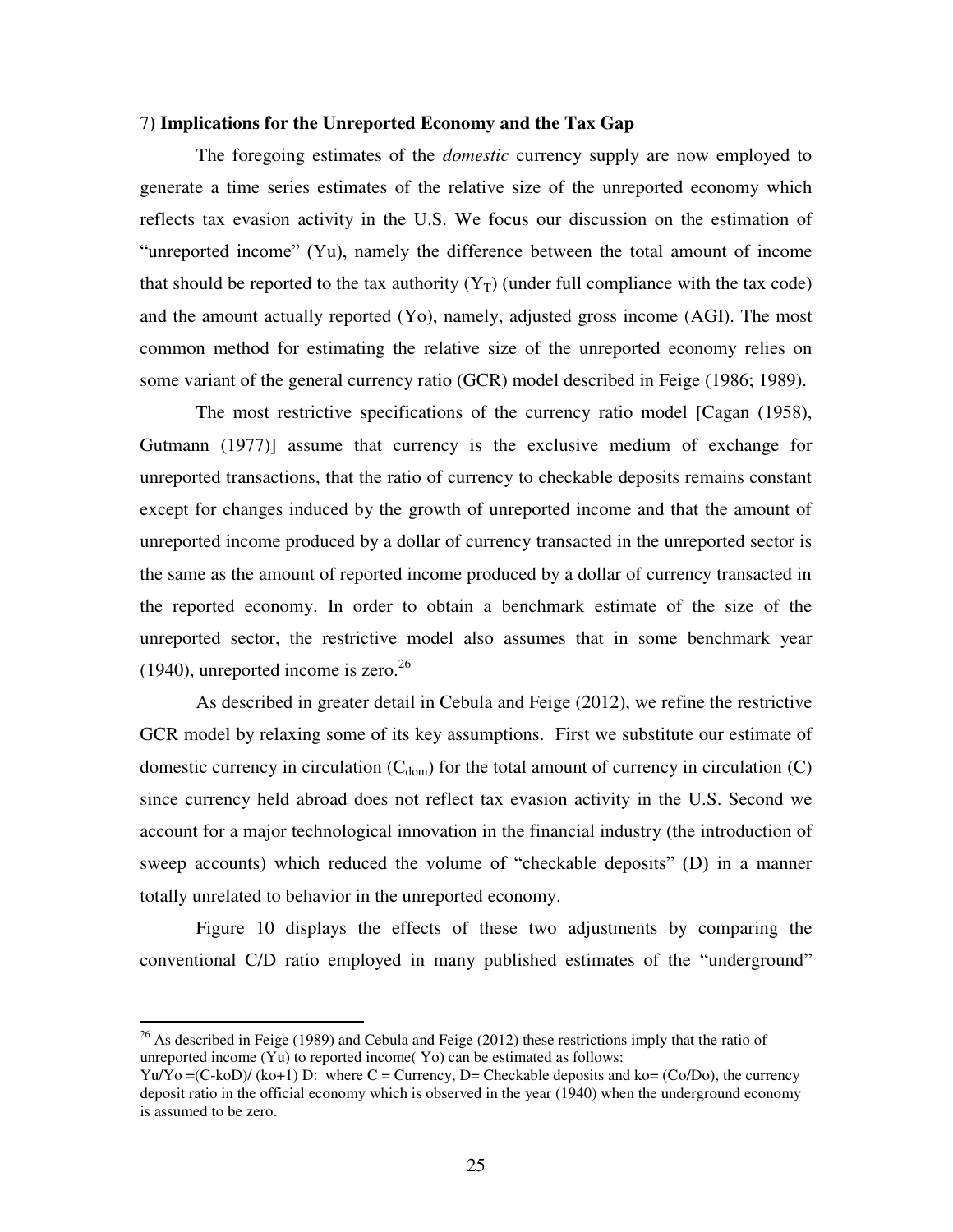economy with the new C/D ratio adjusted for both domestic currency holdings and the financial innovation of sweep accounts.



A further modification of the conventional currency ratio model is to drop the assumption that unreported income in 1940 was zero. A more reasonable alternative is to employ a benchmark estimate of total unreported income for a year in which an independent estimate of the ratio  $Yu_t/Yo_t = \alpha_t$  is available.<sup>27</sup> We select 1988 as our benchmark year and employ the IRS estimate of legal source filer and non filer unreported income<sup>28</sup> derived from the Taxpayer Compliance Measurement Program (TCMP). These audit based estimates are regarded as "the most careful and comprehensive estimates of the extent and nature of tax noncompliance anywhere in the world."<sup>29</sup> The last published IRS estimate of unreported income from illegal sources was for the year 1981, at which time unreported illegal source income amounted to 15 percent of unreported legal source income.<sup>30</sup> Assuming that this percentage was constant between 1981 and 1988, we estimate total legal and illegal source unreported income for the year

 $\overline{a}$ <sup>27</sup> Given  $\alpha_{t}$ , the equation in footnote 26 can be solved for ko<sub>t</sub> to derive a new benchmark estimate for generating the temporal development of Yu/Yo.

 $^{28}$  IRS (1988) Table D-17

 $^{29}$  Slemrod (2007, p.26)

<sup>30</sup> IRS (1983) Table VI-2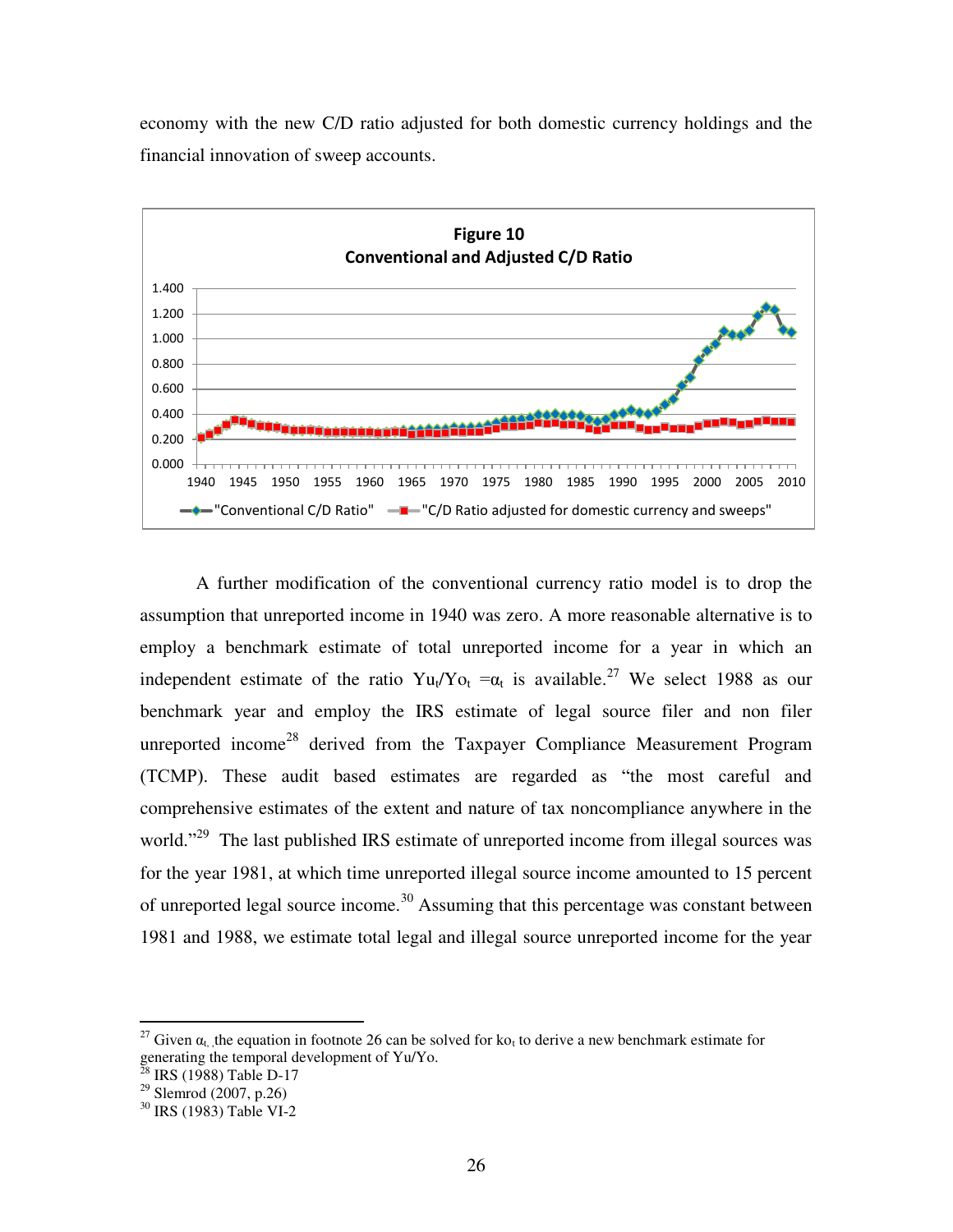1988 and use the ratio of total unreported income to reported AGI as our new benchmark measure of the relative magnitude of tax evasion in 1988.

 A final refinement of the GCR model is to relax the assumption that currency is the exclusive medium of exchange for transactions involving tax evasion. Income from interest and dividend payments, state tax refunds, capital gains, taxable unemployment benefits, pensions and annuities, estates and trusts and social security payments is typically paid by check. According to the 1988 TCMP audits, the sum of unreported filer income from all of these sources amounted to eighteen percent of total unreported filer income.  $31$  If twenty percent of unreported income is paid by check and the remaining eighty percent paid by cash, the ratio of currency to deposits the unreported economy  $(ku) = 4.$ 

 Figure 11 displays estimated total unreported income as derived from the refined GCR model which accounts for overseas currency holdings, financial innovations resulting from the introduction of sweep accounts and is benchmarked to the 1988 IRS audit based estimate of legal plus illegal unreported income. The series labeled GCR(1988) assumes that currency is the exclusive medium of exchange in the unreported economy, whereas the series labeled GCR (1988,  $k_u = 4$ ) represents the scenario where twenty percent of unreported income is paid by check. The third series represents the IRS



<sup>&</sup>lt;sup>31</sup> Internal Revenue Service (1988), Table A-50.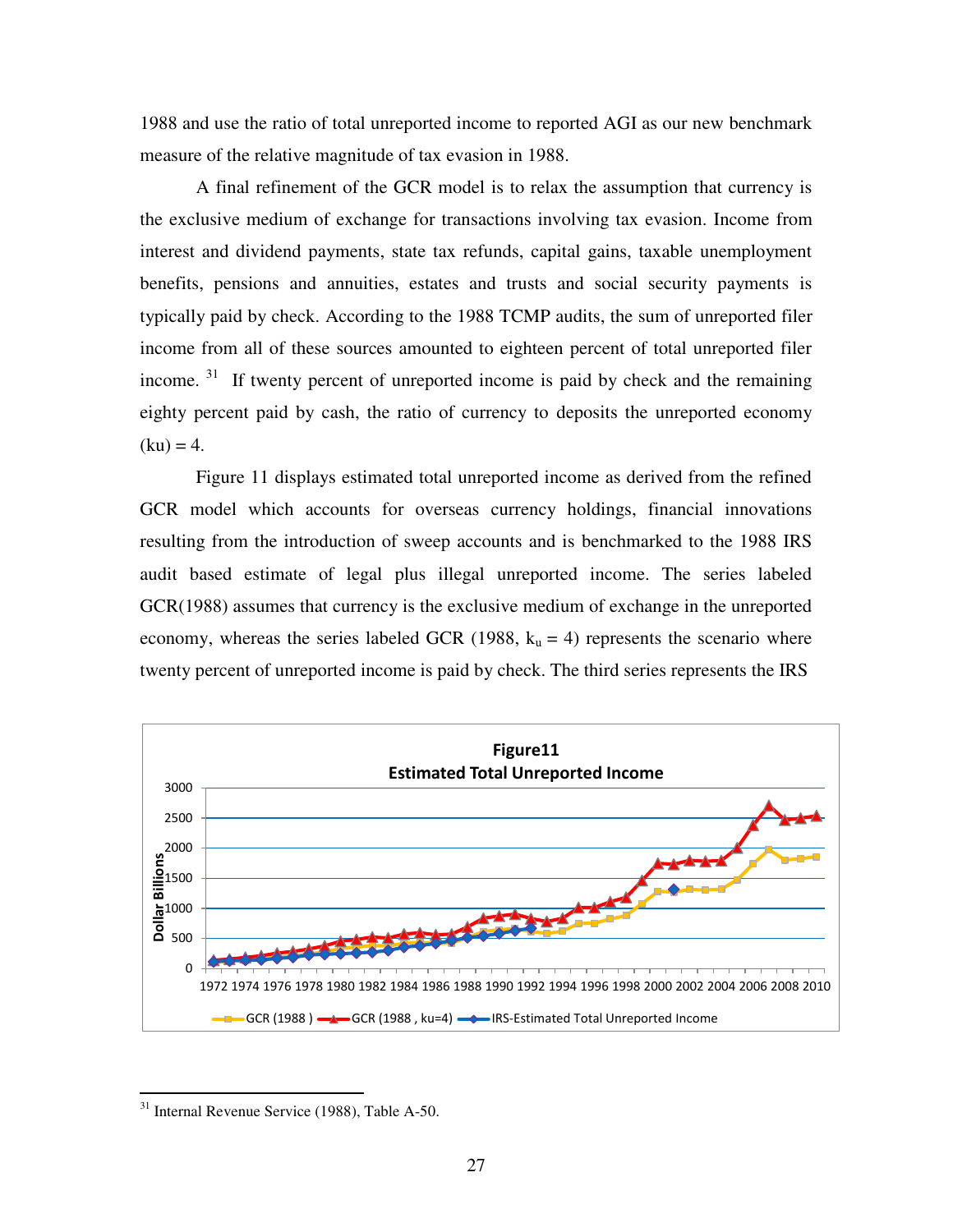estimate of total unreported income for those years for which projections of earlier audit based estimates are published.<sup>32</sup> Unreported income appears to have risen steadily over the past four decades, peaking in 2007. The GCR models suggest that by 2010, total unreported income amounted to \$1.9 -2.4 trillion, giving rise to a tax gap of roughly \$400-\$550 billion. While these estimates relax several of the key assumptions usually associated with the currency demand approach, they remain quite sensitive to alternative specifying assumptions.

#### **8) Summary and Conclusions**

 $\overline{a}$ 

Financial innovations have created major substitutes for currency, yet per capita holdings of U.S. currency in circulation outside of the banking system amount to \$2950. American households and businesses admit to holding less than 15 percent of this huge stock of U.S. currency, giving rise to what has been called the "currency enigma". Two complementary hypotheses have been advanced to explain the whereabouts of the remaining 85 percent of the currency supply.

 Some fraction of the currency is believed to be held abroad in nations whose citizens and businesses feel it prudent to employ U.S. currency as a substitute for their own national currencies as both a medium of exchange and as a store of value. Evidence has been brought to bear (Table 2) that extensive "dollarization" occurred, primarily in Russia, Argentina and China, but the percentage of the U.S. currency supply believed to be held abroad remains in dispute. Porter and Judson (1996) suggested that at its peak in 1995 as much as 70 percent of the nation"s stock of \$100 bills were held abroad and concluded that the percentage of currency overseas was between 55 and 70 percent. The notion that between half and two thirds of U.S. currency is held abroad is widely reiterated in the press, by the U.S. Treasury and in Federal Reserve publications despite the fact that since 2008, the official Federal Reserve Flow of Funds (FOF) statistics and the U.S Bureau of Economic Analysis (BEA) places the percentage abroad between 36- 37 percent. We have proposed an alternative proxy measure which includes net currency

 $32$  The1972-92 estimates are derived from IRS (1988) Appendix D adjusted for illegal income IRS (1983) assumed to be a constant proportion of legal source income. The data point for 2001 is based on the IRS estimated tax gap due to underreporting (adjusted for illegal underreporting), divided by the 2001 NBER estimated marginal tax rate.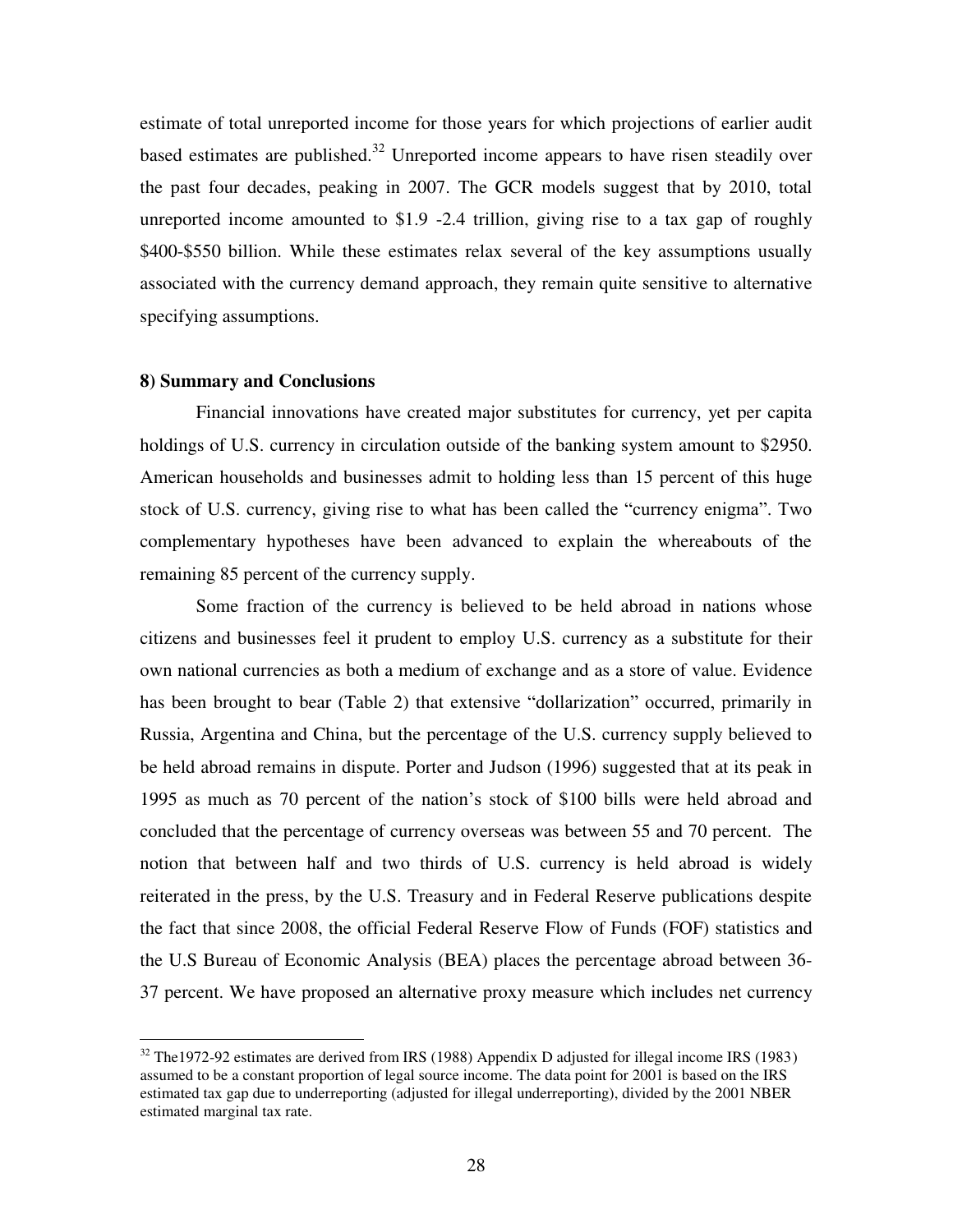outflows from several additional U.S. southern border Federal Reserve branch banks. This alternative estimate suggests that only 30 percent of U.S. currency is presently held abroad.

The official Federal Reserve/ BEA measures of overseas currency are proxy based surrogates for the "confidential" New York Federal Reserve Bank data (NYB) pertaining to wholesale bulk currency shipments abroad. Indeed, the yet to be fully disclosed,  $(NYB)$  data<sup>33</sup> suggests that the percent of currency abroad may be substantially lower than the current (FOF/BEA) estimate and implies that the demand for U.S. dollars has declined quite precipitously during the past decade. Hopefully, the New York Federal Reserve will make these important data concerning overseas currency flows readily available, so that researchers can more accurately determine both the amount of currency abroad and its likely location. Aggregation procedures are available that can satisfy confidentiality requirements without compromising the information content of this important data source.

Taking the current official FOF/BEA data at face value implies that seigniorage earnings from abroad are considerably smaller than is usually presumed and that the demand for dollars from abroad has declined relative to the domestic demand for U.S. currency. Domestic per capita holdings of U.S. currency are now roughly \$1900 and the overwhelming portion of these holdings are in the form of \$100 bills that are used both as a store of value and as a medium of exchange. The dramatic growth in real per capita domestic currency holdings flies in the face of widespread predictions of the emergence of a "cashless" society. One partial explanation (Jankowski et. al., 2007) for the increase in domestic currency demand is the rapid growth in the number of Latin American immigrants who encounter barriers to participation in the mainstream financial system.

Domestic currency is also known to be the preferred medium of exchange for transactions that individuals and businesses wish to conceal. Such transactions include: the production and distribution of illegal goods (drugs) and services (prostitution); and incomes earned that are not reported to the fiscal authority in order to evade taxes. In order to examine this "underground" economy hypothesis, we employ a modified

 $33$  The data in question are displayed in Figure 1 of Hellerstein and Ryan (2011) but to date; researchers have been denied access to the underlying data, despite the fact that these highly aggregated data eliminate any concerns of confidentiality.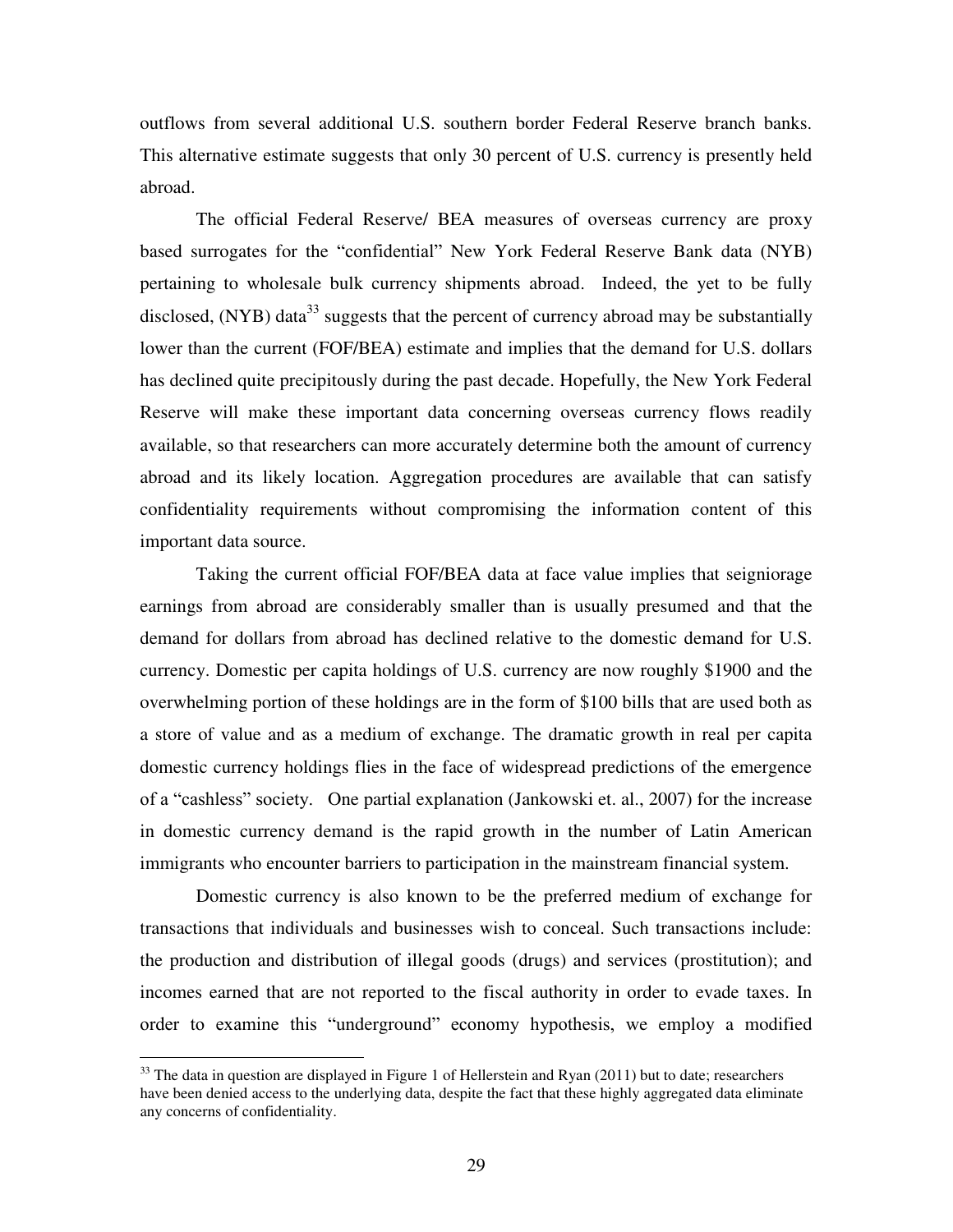currency ratio model to estimate both the volume of "unreported income" and the "tax gap" resulting from this underreporting. Our findings suggest that by 2010, unreported income amounted to \$1.9-\$2.4 trillion resulting in a "tax gap" ranging from \$400 to \$550 billion per year. Currently, we estimate that 18-24 percent of total reportable income is not properly reported to the IRS. Despite several key refinements of the traditional currency ratio models, these estimates remain highly sensitive to alternative specifications<sup>34</sup> and estimates of overseas cash holdings.

 Given the revised estimates of overseas currency holdings, we reexamine the relationship between monetary aggregates and output and inflation. Particular interest centers on the question of whether new estimates of domestic currency holdings and of domestic monetary aggregates have better predictive power in explaining output and price fluctuations than do conventional monetary aggregates that take no account of overseas currency holdings. Following the specifications of Friedman and Kuttner (1992) we confirm the limited findings of Aksoy and Piskorsky (2006) that the revised domestic currency component has significant predictive power for real output and inflation. However, with the exception of the domestic M1 money supply in the inflation equation, none of the other domestic monetary aggregates appear to have significant predictive content for either real output or inflation. Thus, with the surprising exception of the domestic currency component, it appears that adjusting the conventional monetary aggregates to reflect only the domestic money supply does not significantly improve the predictive power of these aggregates in forecasting future real output or price fluctuations.

 $34$  Cebula and Feige (2012) show that estimates of unreported income will increase if allowance is made for the likelihood that the income velocity of unreported income exceeds that of reported income, and if the secular rise of plastic payment mechanisms which substitute for cash usage are taken into account.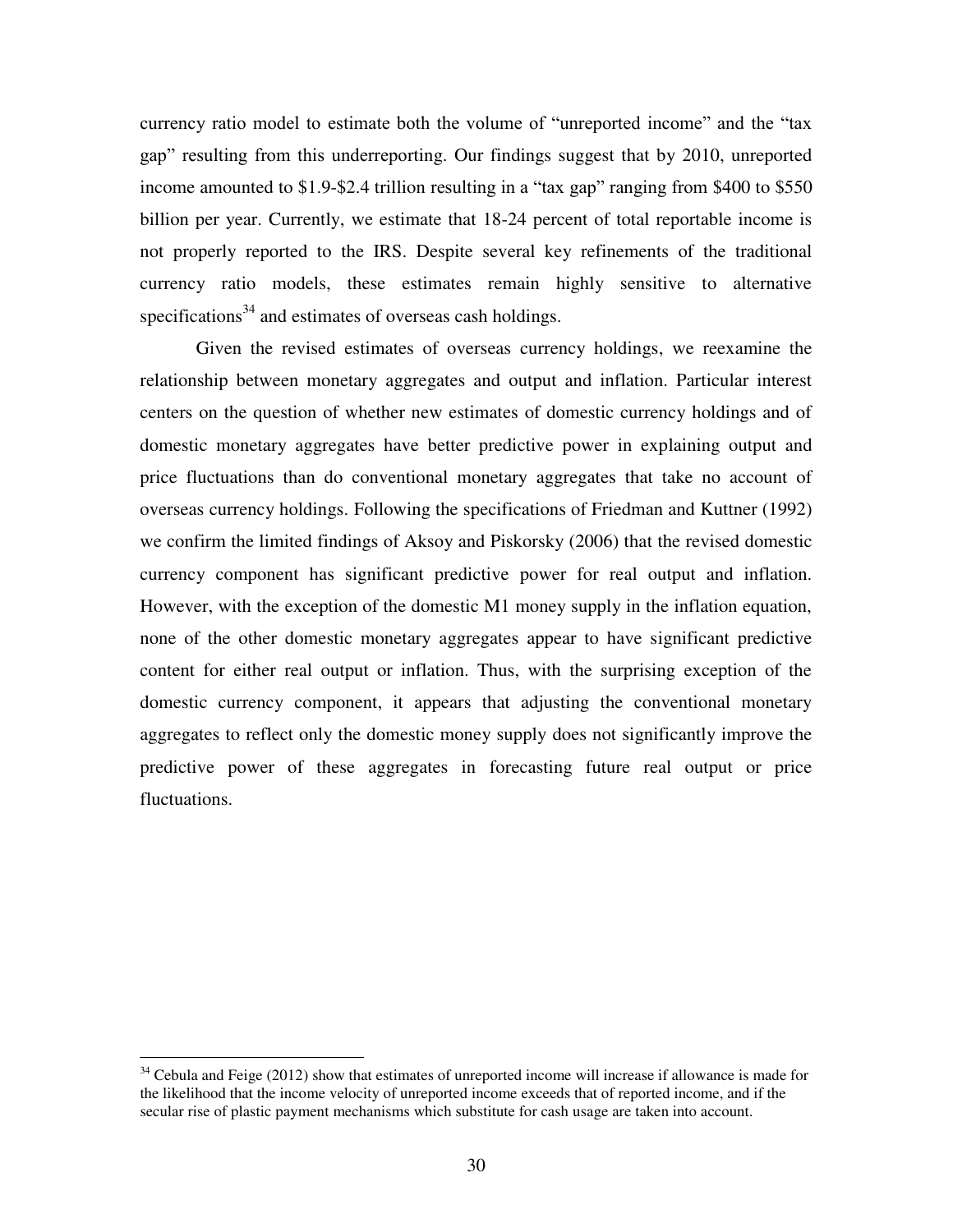#### **References:**

Anderson, 1977, P. Anderson, Currency in use and in hoards, *New England Economic Review*, Federal Reserve Bank of Boston, (1977), pp. 21-30.

Anderson and Rasche, 1997, R.G. Anderson and R.H. Rasche, Construction of an estimated domestic monetary base using new estimates of foreign holdings of U.S. currency, *Federal Reserve Bank of St. Louis* Working paper 019A, (1997), pp. 1-50.

Askoy and Piskorski, Y. 2006 Y. Askoy and T. Piskorski, U.S. domestic money, inflation and output, *Journal of Monetary Economics*, **53(2)**, (2006), pp.183-197.

Avery, et.al. , 1986, R.B. Avery, G.E. Elliehausen, A.B. Kinneckell and P. A. Spindt, The use of cash and transaction accounts by American families, *Federal Reserve Bulletin*, **72**  (1986) pp. 87-108**.** 

Avery, et.al. , 1987, R.B. Avery, G.E. Elliehausen, A.B. Kinneckell and P. A Spindt, Changes in the use of transaction accounts and cash from 1984 to 1986, *Federal Reserve Bulletin*, 7**3** (1987) pp. 179-196.

Bach, 1997, C.L. Bach, U.S. International transactions, revised estimates for 1974-96, *Survey of Current Business,* **77(7)** (1997), pp. 43-55

Bureau of Economic Analysis, 2008, *News release*, June, 17, 2008, pp. 1-7.

Cagan, 1958, P. Cagan, The demand for currency relative to total money supply, *Journal of Political Economy*, **66** (1958) pp.303-328.

Cebula and Feige, 2012, R. Cebula and E.L. Feige, America"s Unreported Economy: Measuring the Size, Growth and Determinants of Income Tax Evasion in the U.S., *Crime, Law and Social Change*. April, 2012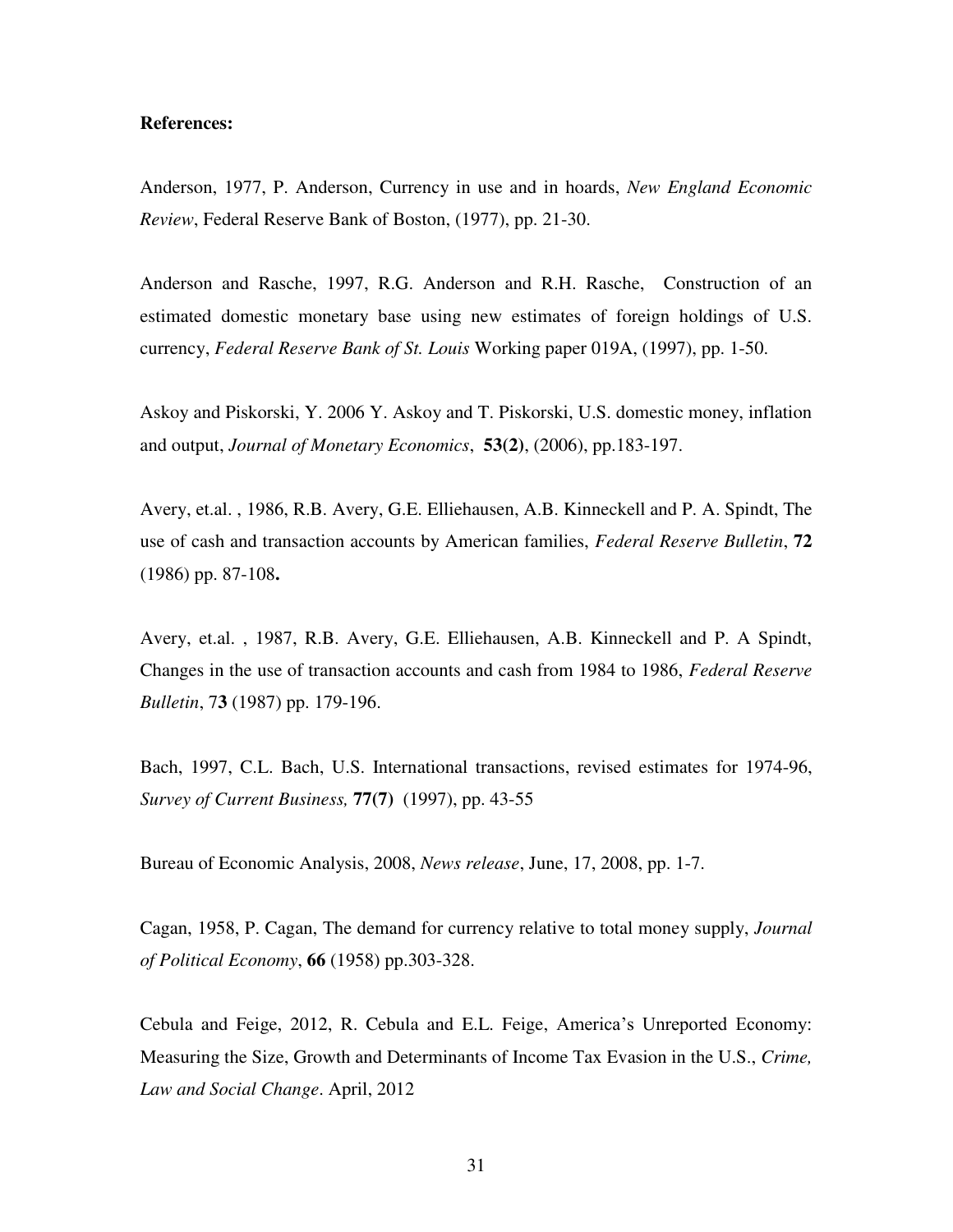Doyle, 2000, B. M. Doyle, Here dollars, dollars-Estimating currency demand and worldwide currency substitution, *International Finance* Working Paper No. 657, January 2000.

Feige and Watts, 1972, E. L. Feige and H.W. Watts, An Investigation of the Consequences of Partial Aggregation of Micro-Economic Data. *Econometrica*, Econometric Society, **40(2)**, pp. 343-60,

Feige and Pearce 1979, E.L. Feige and D. Pearce, The casual causal relationship between money and income: Some caveats for time series analysis, *The Review of Economics and Statistics*, 61(4) (1979) pp. 521-533.

Feige, 1986 , E.L. Feige, A Re-examination of the "Underground Economy in the United States: A Comment on Tanzi," *Staff Papers, International Monetary Fund* 33(4) pp. 768-81.

Feige, 1989, E.L. Feige (ed.) The underground economies: tax evasion and information distortion. *Cambridge University Press*. (1989)

Feige, 1989a, E.L. Feige, Currency velocity and cash payments in the U.S. Economy: The Currency Enigma, [http://ideas.repec.org/p/pra/mprapa/13807.html.](http://ideas.repec.org/p/pra/mprapa/13807.html)

Feige, 1994, E.L. Feige, The underground economy and the currency enigma, Public Finance, **49**, (1994) pp.119-139. Reprinted in G. Fiorentini and S Zamagni (ed.) The economics of corruption and illegal markets, *International Library of Critical Writings in Economics*, Elgar (1999), pp. 23-40)

Feige, 1996, E.L. Feige, Overseas holdings of U.S. currency and the underground economy, in Pozo (ed.) *Exploring the underground economy: studies of illegal and unreported activity*, Kalamazoo, Mich. W.E Upjohn Institute for Employment and Research, (1966), pp. 5-62.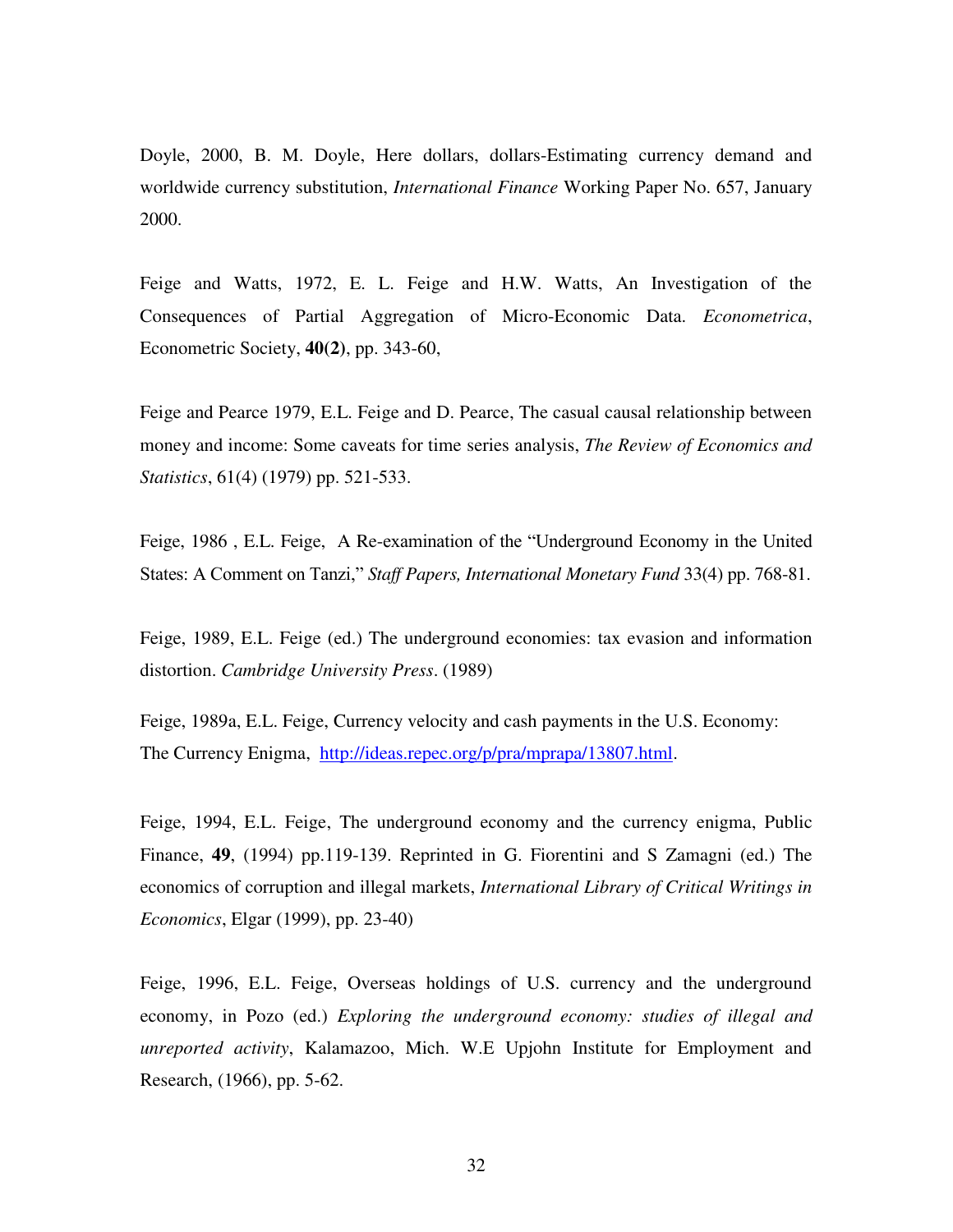Feige, 1997, E.L. Feige, Revised estimates of the underground economy: Implications of U.S. currency held abroad, in O. Lippert and M. Walker (ed.) *The Underground economy: Global evidence of its size and impact.* (1997), pp.151-208.

Feige et. al. 2003, E.L. Feige, M. Faulend, V. Sonje and V. Sosic, Unofficial dollarization in Latin America: Currency substitution, network externalities and irreversibility, in D. Salvatore, J.W. Dean and T.D. Willett (ed.) *The Dollarization debate*, Oxford university press, (2003), pp.46-71.

Feige and Dean, 2004, E.L. Feige and J.W. Dean, Dollarization and Euroization in transition countries: Currency substitution, asset substitution, network externalities and irreversibility, in V. Alexander, J. Melitz and G.M. von Furstenberg (ed.), *Monetary Unions and hard pegs: Effects on trade, Financial development, and stability*, Oxford University Press, (2004) pp. 303-319.

Friedman and Kuttner, 1992 B.M Friedman and K.N. Kuttner, Money, income, prices and interest rates, *American Economic Review* **82** (1992), pp. 472-492.

Goldberg, 2010, L. S. Goldberg, Is the International Role of the Dollar Changing? Federal Reserve Bank Of New York, *Current Issues in Economics and Finance*, **16(1)**  (2010) pp.1-7.

Gutmann, 1977, P. Gutmann, The subterranean economy*, Financial Analysts Journal*, **33** (1977) pp. 24-27.

Hellerstein and Ryan, 2011, R. Hellerstein and W. Ryan, Cash Dollars Abroad, *Federal Reserve Bank of New York Staff Report* no. 400. February, 2011.

Internal Revenue Service, 1983, Income tax compliance research, Estimates for 1973- 1981, *Research Division*, July, 1983.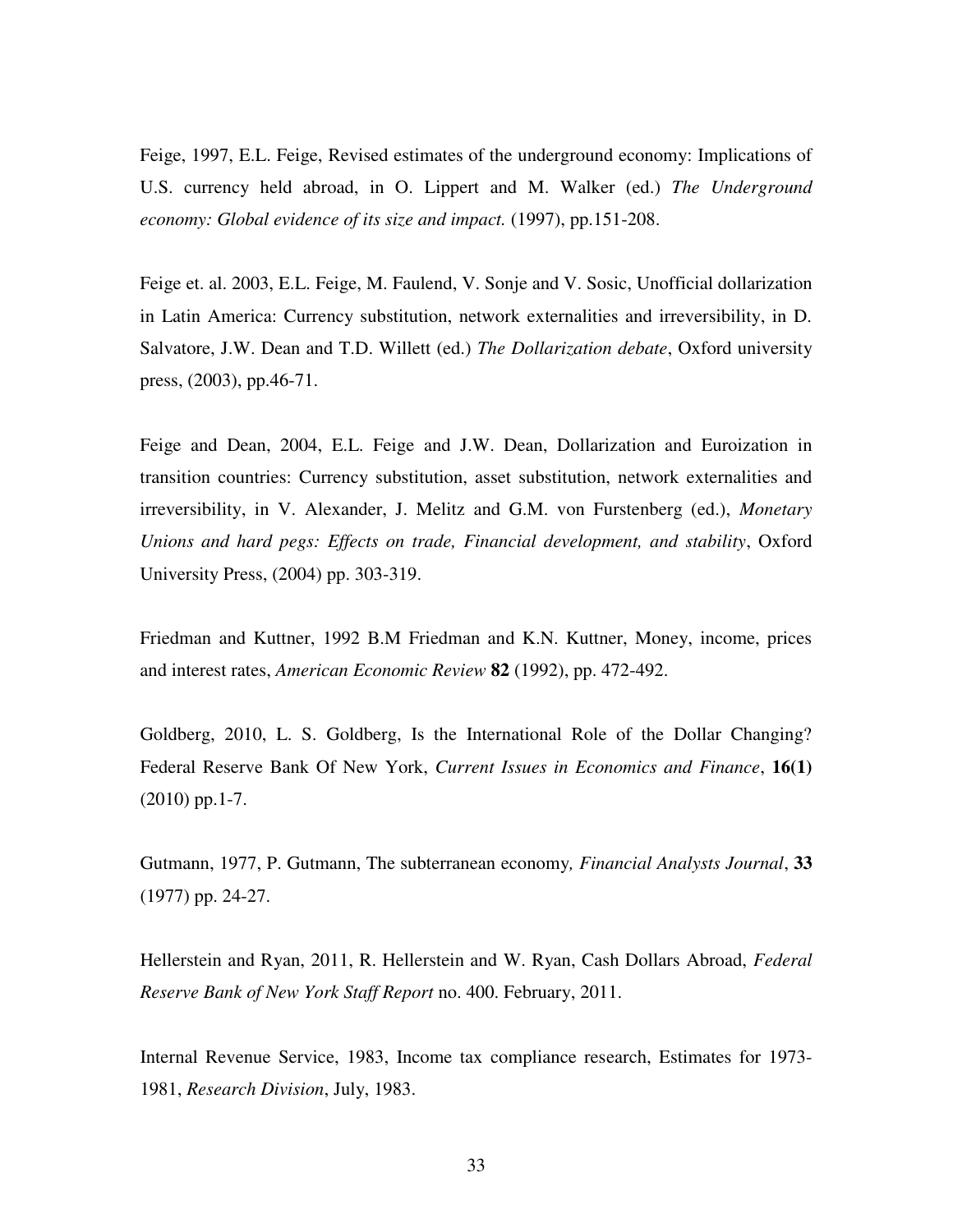Internal Revenue Service, 1988, Income tax compliance research, Supporting Appendices to Publication 7285, Publication 1415, 1988.

Jankowski et. al. 2007, C. Jankowski, R.D. Porter and T. Rice, Against the tide-Currency use among Latin American immigrants in Chicago, Federal Reserve Bank of Chicago, *Economic Perspectives*, **31(2)** (2007) pp. 2-21.

Judson and Porter, 2010, R.A. Judson and R.D. Porter, Estimating the Volume of Counterfeit U.S. Currency in Circulation Worldwide: Data and Extrapolation, *Federal Reserve Bank of Chicago* Policy Discussion Papers Series, PDP 2010-2. March 1, 2010

Pasley, 2005, R. Pasley, Recent Developments in Bank Secrecy Act Enforcement, *North Carolina Banking Institute*, **9** pp.61-102.

Porter and Judson, 1996, R.D. Porter and R.A. Judson, The location of U.S. currency: How much is abroad? *Federal Reserve Bulletin* **82** (1996), pp. 883-903.

Sims, 1972, C. A. Sims, Money, income and causality, *American Economic Review*, **62**, (1972), pp. 540-552

Slemrod, 2007, J. Slemrod, The Economics of Tax Evasion, *The Journal of Economic Perspectives*, Vol 21,(1) Winter (2007) pp. 25-48.

.

Sprenkle, 1993, C.M. Sprenkle, The case of the missing currency, *The Journal of Economic Perspectives*, **7(4)** (1993), pp. 175-184.

Summer, 1990, S.B. Summer, The transactions and hoarding demand for currency, *Quarterly Review of Economics and Business*, **30 (**1990), pp. 75-89.